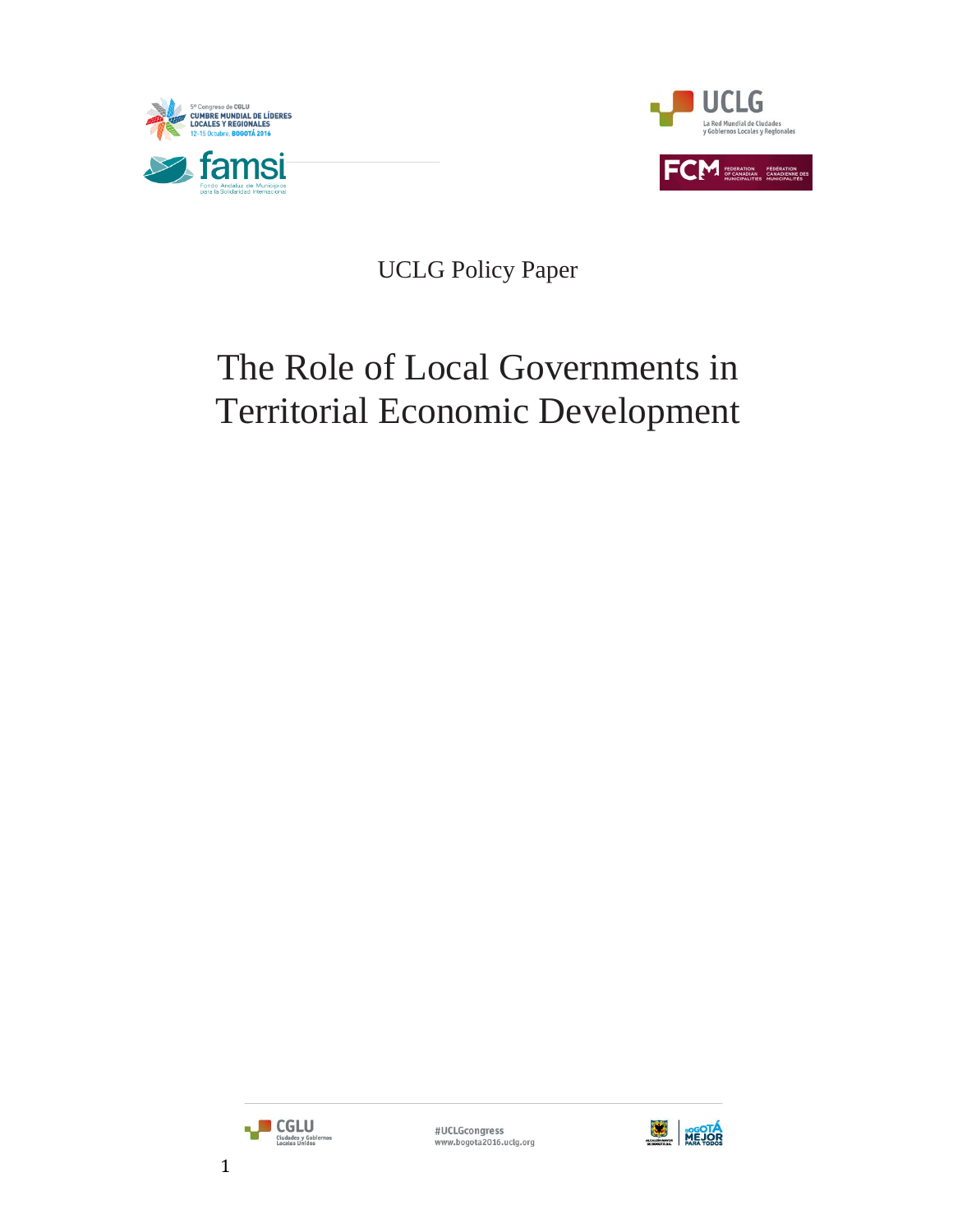



### **Contents**

| <b>UCLG Policy Paper</b>                                                             | 4              |
|--------------------------------------------------------------------------------------|----------------|
| The Role of Local Governments in Territorial Economic Development                    | 4              |
| 1. Introduction                                                                      | $\overline{4}$ |
| 1.1 Purpose and context                                                              | $\overline{4}$ |
| 1.2 Why local governments matter to economic development                             | 5              |
| 1.3. Characteristics of local economic development (LED)                             | 6              |
| 2. LED Enabling Policies                                                             | 8              |
| 2.1 Decentralizing responsibility, authority, and capacity                           | $\, 8$         |
| 2.2 Creating an enabling environment for LED                                         | 9              |
| 2.3 Building an alliance of partners                                                 | 10             |
| 2.4 Establishing structures of governance and management                             | 11             |
| 2.5 Encouraging entrepreneurship and attracting investment                           | 12             |
| 2.6 Nurturing innovation                                                             | 14             |
| 2.7 Promoting the green economy                                                      | 16             |
| 2.8 Mitigating poverty, inequality, and social exclusion                             | 17             |
| 2.9 Fostering local culture                                                          |                |
| 2.10 The social economy, solidarity economy and the third sector. Another economy is |                |
| possible.                                                                            | 19             |
| 2.11 LED and the Gender Focus                                                        | 19             |
| 2.12 Evaluation as a LED's tool                                                      | 20             |
| 3. Challenges                                                                        | 25             |
| 3.1 Building capacity                                                                | 25             |
| 3.2 Responding to the challenges                                                     | 26             |
|                                                                                      |                |
| 4. Conclusion and recommendations                                                    | 28             |
| Bibliography                                                                         | 30             |



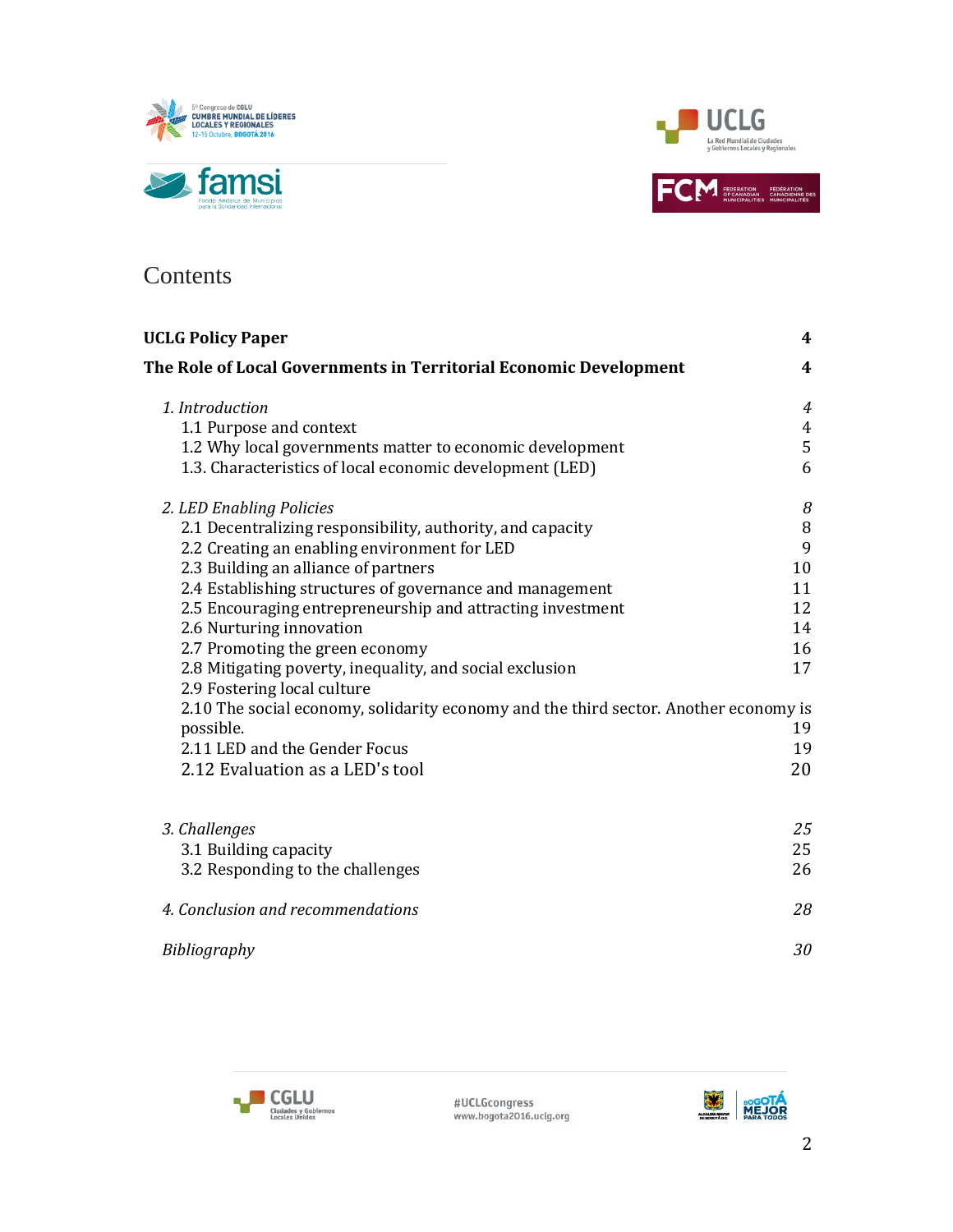





# Acronyms

| <b>ILO</b>  | International Labour Organization          |
|-------------|--------------------------------------------|
| KM          | Knowledge Management                       |
| <b>LED</b>  | Local Economic Development                 |
| <b>LGA</b>  | <b>Local Government Association</b>        |
| <b>LRG</b>  | Local or Regional Government               |
| <b>MFI</b>  | Microfinance Institution                   |
| <b>MSME</b> | Micro, Small, and Medium-sized Enterprises |
| NGO         | Nongovernmental Organization               |
| <b>OED</b>  | Office of Economic Development             |
| <b>PPP</b>  | Public-Private Partnership                 |
|             |                                            |



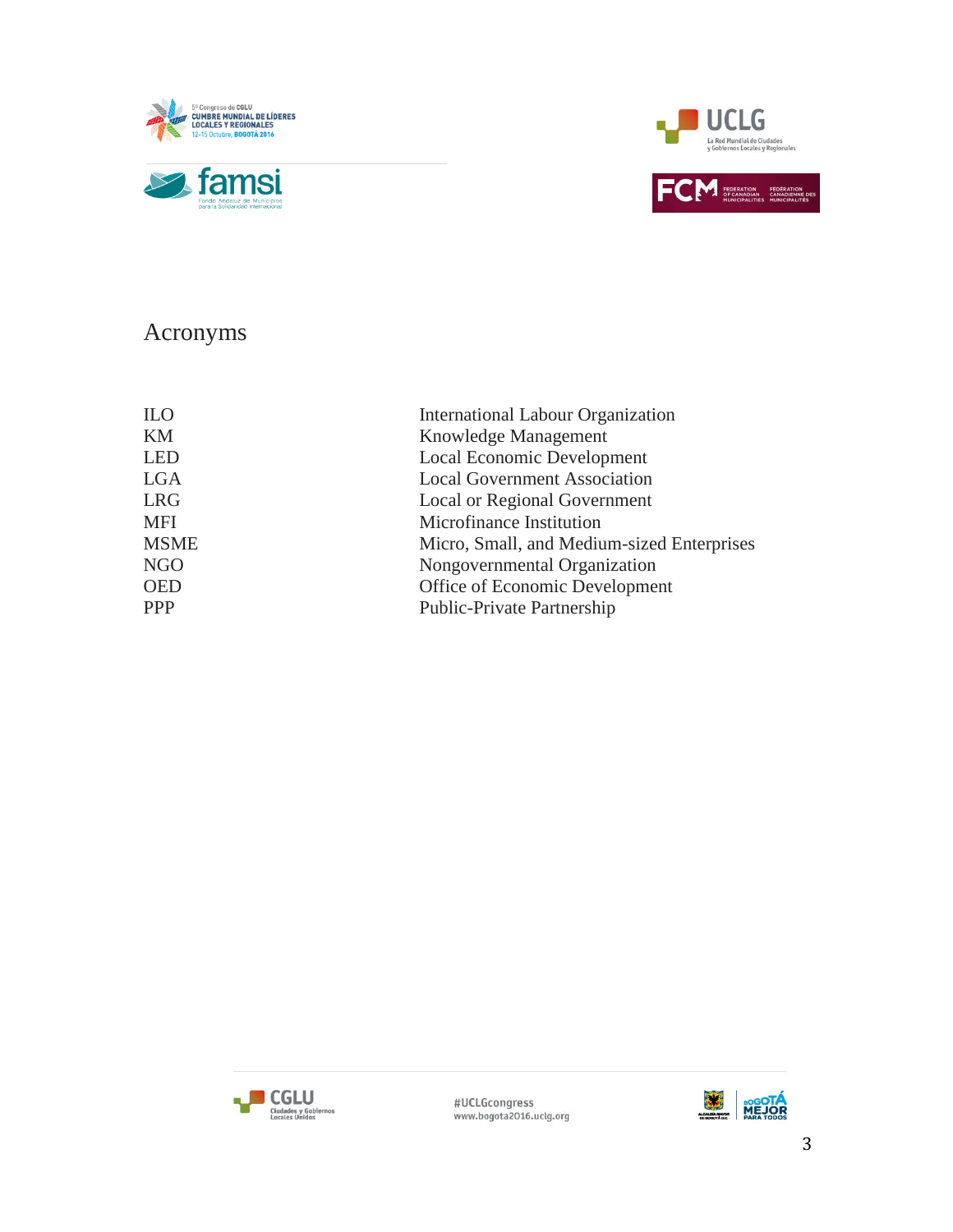



# **UCLG Policy Paper**

# **The Role of Local Governments in Territorial Economic Development**

# **1. Introduction**

### **1.1 Purpose and context**

This paper examines the crucial role of local and regional governments (LRGs) in economic development. It addresses national and supranational governments, international development partners, as well as LRGs themselves and their local government associations (LGAs). Its purpose is to identify the policy directions urgently needed by each of these actors to enable LRGs to perform this role effectively for their citizens. It parts from the premise that LRGs are political actors and they can and should influence the definition of policies, and not only in its implementation through small actions.

The need for such a discussion at this moment is evident. As we prepare for Habitat III in 2016 and the adoption of a New Urban Agenda for the 21st Century, cities, towns, rural municipalities, and their citizens face severe challenges. There is a widespread shortage of opportunities for decent work. The International Labour Organization has estimated that the number of unemployed people globally surpassed 200 million for the first time in 2013, up by nearly 5 million in one year. Young people face the greatest obstacles; in some places their rate of unemployment exceeds 50 per cent. There is increased poverty and homelessness and growing social and income inequality. Displacement of rural people from the land is driving rapid urbanization in developing countries. Squatter settlements are proliferating and crime rates are increasing. At the same time, global climate change is intensifying the vulnerability of the world's people to disastrous storms, floods, and droughts.

In this difficult period, many countries have carried out programs of decentralization, devolving responsibility for numerous governmental roles to LRGs. When this devolution is planned well, implemented efficiently, and managed competently, LRGs have shown themselves capable of taking on additional responsibilities and handling them well. In our focus in this paper on local economic development (LED), we highlight the many areas in which LRGs are the most appropriate tier of government to provide leadership and coordination, complementing the efforts of national governments.



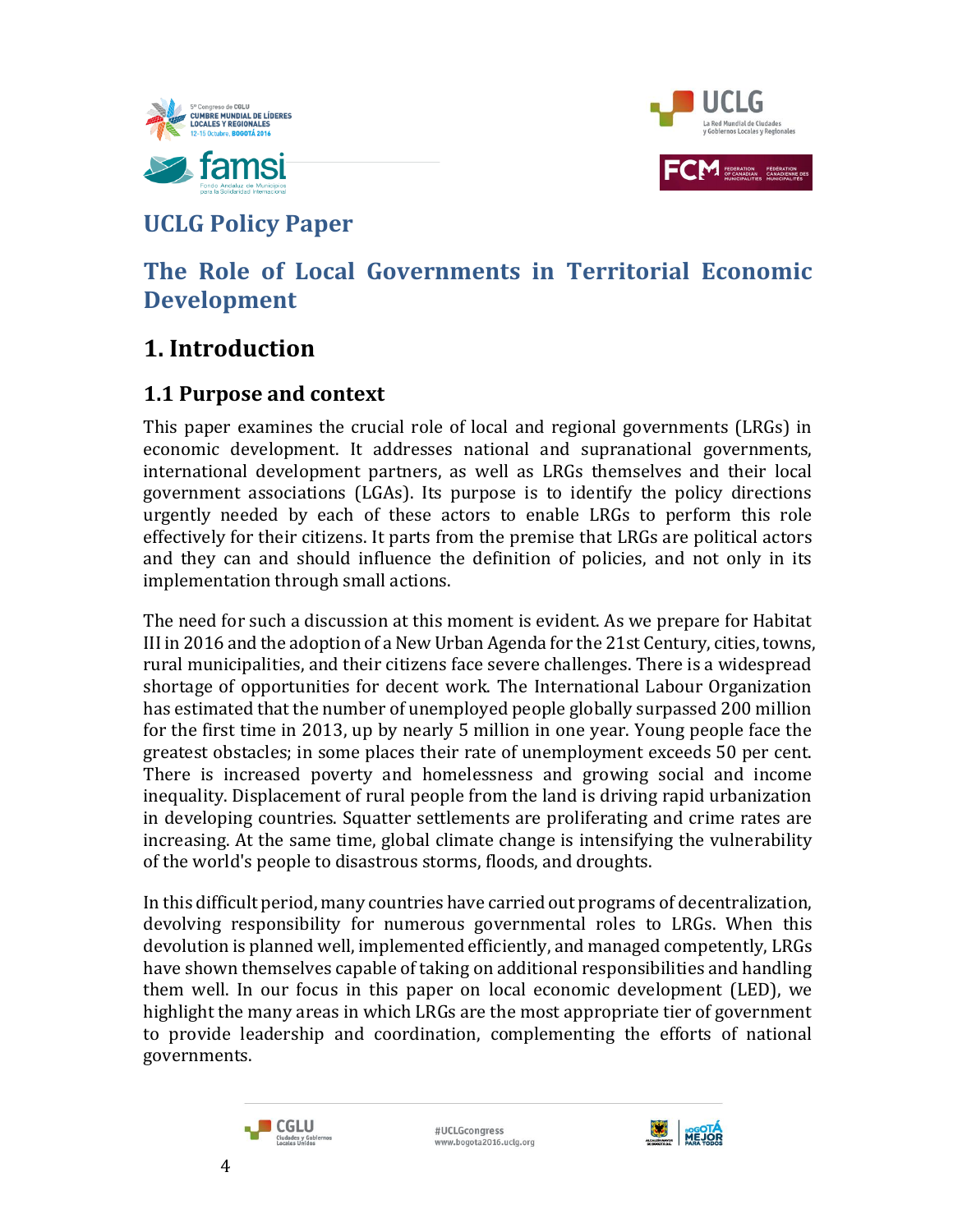



### **1.2 Why local governments matter to economic development**

There are several reasons why local governments are indispensable to the process of economic development, beginning with their traditional roles. LRGs must provide a secure and stable environment in which enterprises can flourish. They are responsible for physical infrastructure – roads, water supply, waste management, information and communication technologies – all of which are necessary prerequisites to economic activity. LRGs also address the needs of their citizens for public health, education, housing, local transportation services, cultural and recreational facilities, child care, and other public goods and services that are essential to nurturing a healthy, skilled, and reliable workforce.

In addition to these traditional roles, LRGs around the world are providing leadership in job creation and economic development in their jurisdictions. As the public institutions closest to the people, with an immediate grasp of the assets, deficits, and issues of their communities, LRGs are the most appropriate agents to convene all of the local economy's stakeholders: the chamber of commerce, the representatives of micro, small, and medium enterprises (MSMEs), trade and labour unions, primary producers, education and training institutions, agents of the departments and ministries of other levels of government, non-governmental organizations and international development partners active in the community, as well as the representatives of those who are unemployed, marginalized because of their youth, gender, disability, or ethnic origin, or who are struggling to survive in the informal economy. LRGs are the best-placed initiators, catalysts, and drivers of processes that engage these stakeholders in visioning the future, designing strategies, and implementing economic development initiatives.

Of course, local economic development is only one part of the total effort needed to create jobs and foster well-being. National development plans and policies are required for large infrastructural projects like energy grids, highways, railroads, and communications networks. National and supranational governments must also manage fiscal and monetary policies and negotiate international trade agreements. LRGs complement these national and supranational strategies, mobilizing local stakeholders to generate action from the bottom up. Here, at the local scale, there is capacity to promote participation by all sectors of the society and to launch economic development initiatives that are inclusive, sustainable, and life-enhancing.



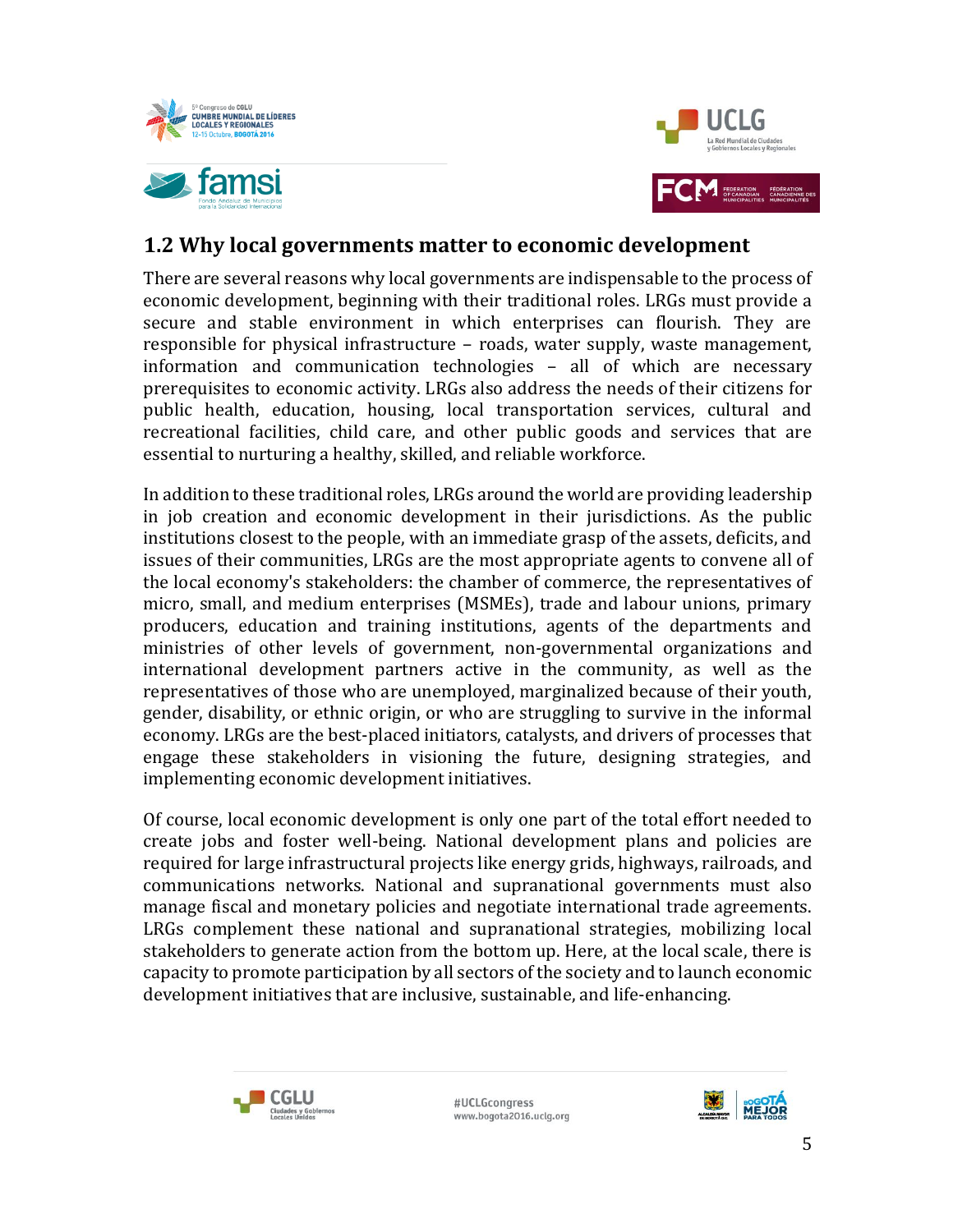



The local level is the scale at which people meet face-to-face, create partnerships and alliances, find synergies and complementarities for mutual support, and devise strategies relevant to the particular conditions of their community. It is in recognition of this that many countries of the world have undertaken programs of decentralization, devolving to the local scale responsibility for economic development in their jurisdictions.

In many cases, however, this process of decentralization is incomplete, as it has not included clear, legislated mandates with defined roles for the various tiers of government, nor has it provided adequate human and financial resources to LRGs to meet their responsibilities. The consequences for many LRGs have been extremely stretched resources and barriers to their effectiveness as agents of development.

To achieve effective decentralization of responsibility for local economic development, upper-tier governments must establish legal frameworks that provide LRGs with clear mandates in the field of LED and ensure that local authorities and their staff have the training and the financial resources to carry out their roles.

### **1.3. Characteristics of local economic development (LED)**

Economic development is not an end in itself but one important means by which people strive to enhance their well-being. As Amartya Sen and others have argued, the meaning of development is the increasing capability of people to live the life they choose. The task of economic development practitioners is to help to make this possible.

This view of development has several important implications. Economic development is not only economic growth, important as that may be. To be developmental, it must be inclusive, providing supports and opportunities for those who are typically marginalized, particularly women, youth, indigenous people, ethnic minorities, and people with disabilities. Economic development must also be environmentally sustainable, ensuring that future generations have the same opportunities as those alive today. And economic development must be informed by cultural policies that enhance the capacity of people to assign meaning and purpose to their participation in the social and economic life of their community.

An overview of the characteristics of LED as it is practiced around the world shows that LRGs are the most aptly positioned agents to provide leadership and



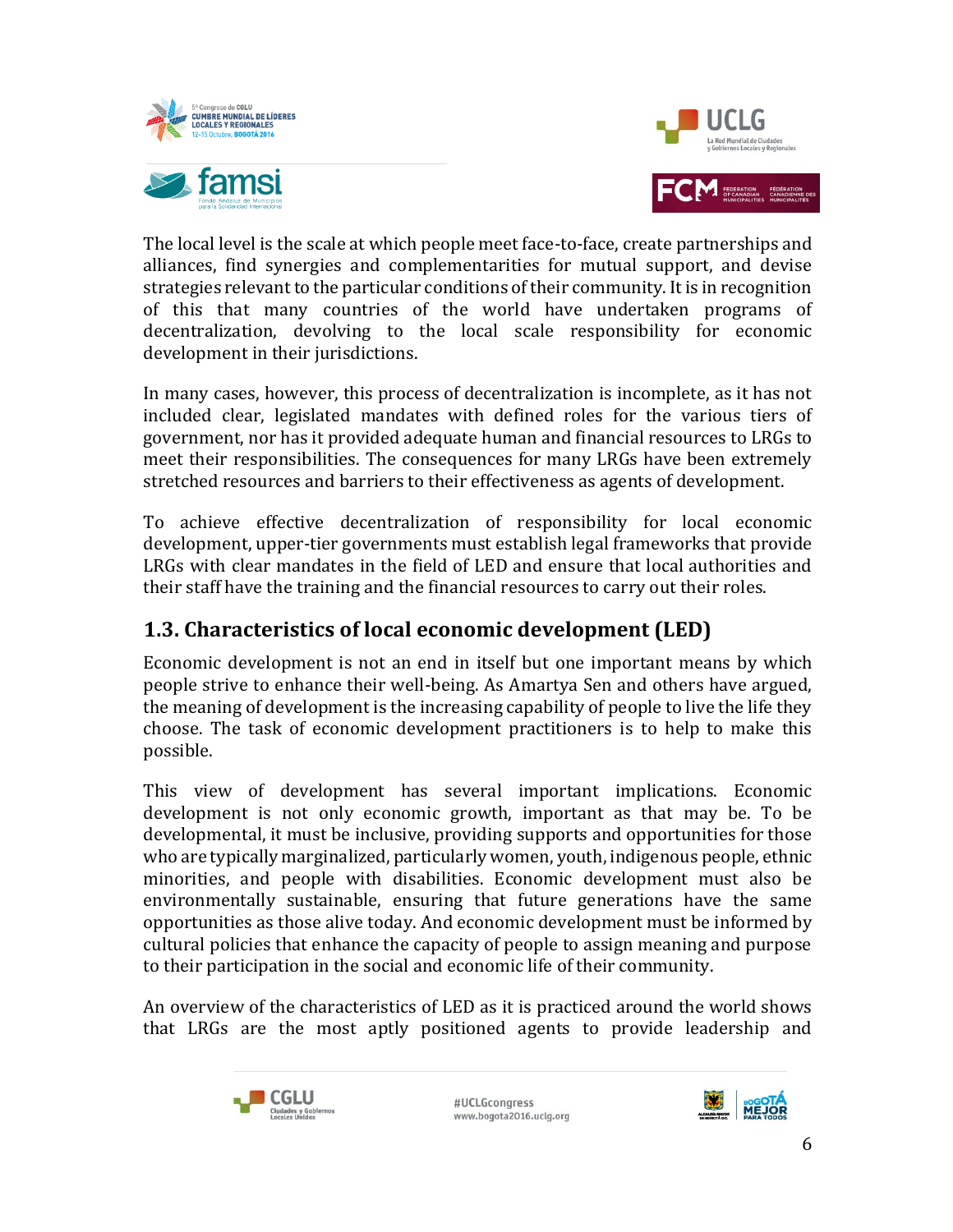



coordination of economic development in their communities. Definitions of LED vary, but all have these common elements:

*LED is participative*. It is based on partnerships between local authorities, the private sector, other public sector agents, and civil society, to foster local commercial activity. This can take many forms, including social economy enterprises responding to the needs of marginalized groups, as well as micro, small, and medium enterprises (MSMEs). LED initiatives are community-led and locally owned.

*Local governments provide leadership and coordination* in the planning and implementation of LED initiatives, either directly or through delegation to community-based agencies. LRGs build social capital, connecting local governments with their communities in a myriad of ways, generating innovative solutions to local needs.

*LED plans integrate efforts across sectors*, developing both the formal and informal economy, with a view to realizing community goals, such as better quality jobs, reduced poverty, environmental sustainability, and the inclusion of marginalized groups, notably women, youth, people with disabilities, and indigenous peoples.

*LED initiatives vary widely, depending on local needs and conditions.* They may include the development of infrastructure, research and innovation, skill training, attraction of new investment, technical and financial services to new and existing enterprises, supportive procurement policies, and support for marketing.

*LED is a long-term process*, aimed at developing inclusive, resilient communities. LED practitioners recognize that it takes time to build local capacities and include marginalized groups. They therefore use a diverse variety of indicators to measure success.

In the sections that follow, we expand on the themes we have introduced here.



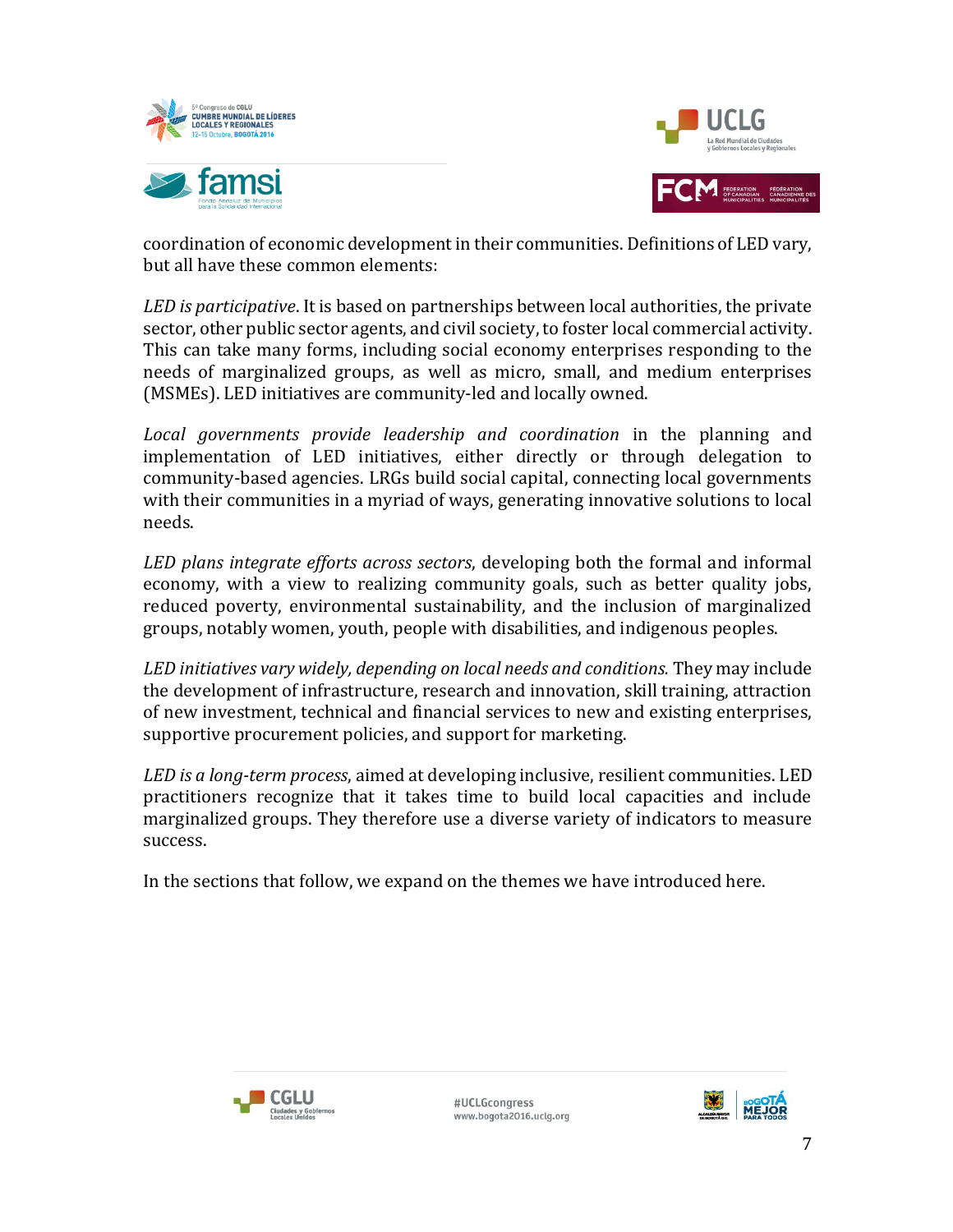



# **2. LED Enabling Policies**

### **2.1 Decentralizing responsibility, authority, and capacity**

In recent decades, many national governments have transferred responsibility for several functions of the state to local and regional governments (LRGs). Both the rationale and the methods of this devolution vary from country to country depending on local conditions.

There are, nevertheless, many common arguments for the devolution of responsibility for planning, financing, and managing a broad range of public functions to LRGs. Bringing decision making and service provision closer to the citizens can make authorities more accountable to their electorate, improve the relevance of services and public goods to local needs, give local residents greater opportunity for participation in the decisions that affect their lives, and thereby build democracy and political stability.

An important economic argument in favour of decentralization, as Francisco Alburquerque (2013) points out, arises from the advantages gained by integrating social, environmental, infrastructural, and economic policies at the local scale. In practice, all of these local systems connect, overlap, and influence one another. For example, rural grain producers need not only seeds, land, and water but also machinery, means of transport, technical support, and financial services, among other things. Urban commercial and industrial enterprises need basic infrastructure, raw materials, a labour force with appropriate skills and access to social services such as health and education, a transportation system, and a food supply. The rural and urban economies are completely interdependent, and no economic sector exists in isolation. Productivity depends on all of the sectors working together in harmony.

From an economic point of view, Alburquerque says, all of these systems can be viewed as a local production system. Analysing, planning, and managing them as one integral system facilitates decision-making on key priorities. It promotes cooperation across sectors, as actors in each of the separate systems come to appreciate their roles in relation to one another. It also allows planners to identify the points in the system that provide the greatest potential for innovation and quality improvement.



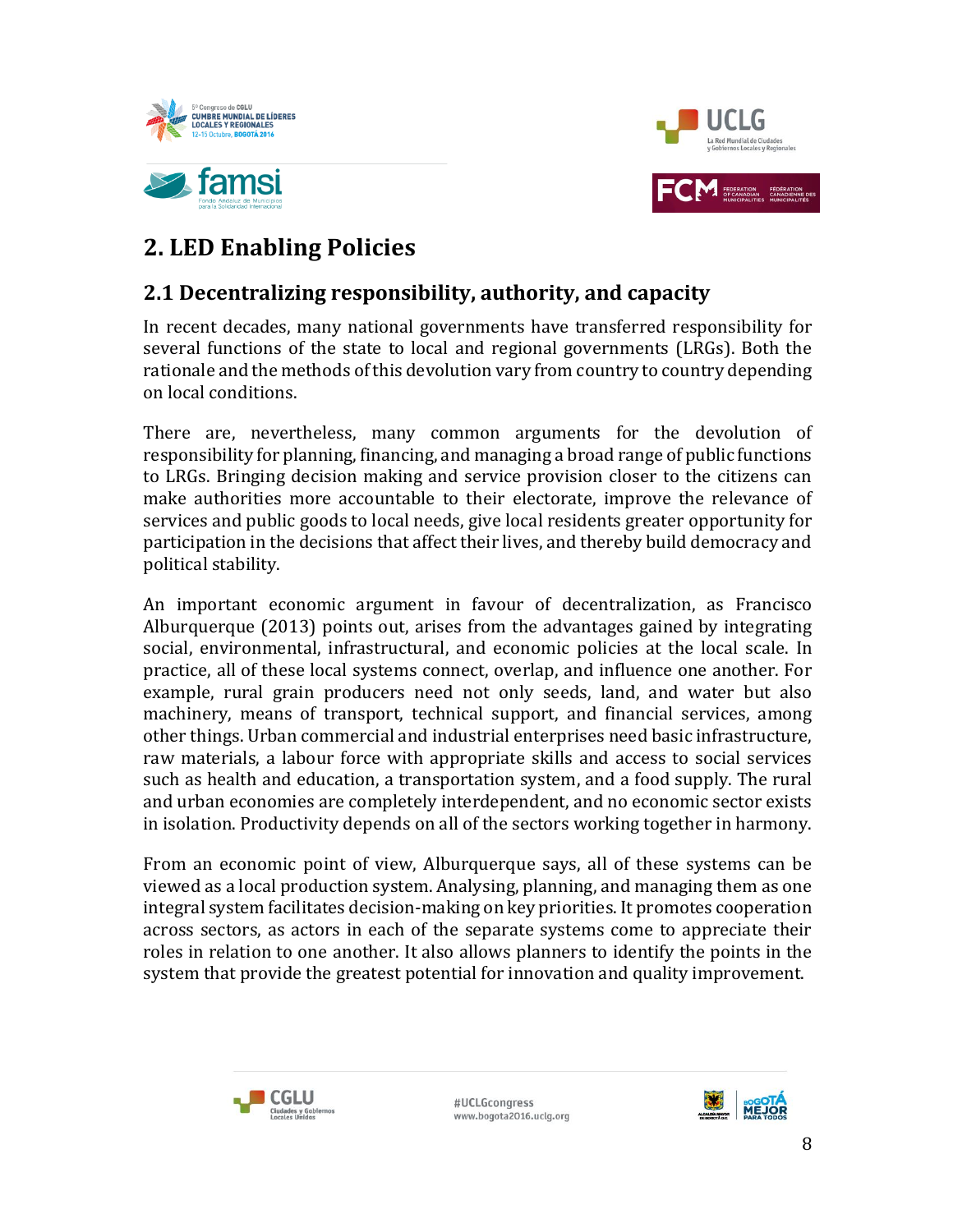



Economic development that is planned and managed locally also allows a community to build on its unique strengths, which may lie in its natural resources, its geographical location, and/or the skills of its people. At the same time, it empowers the community to protect and enhance its environmental and cultural heritage.

There may also be disadvantages to decentralization, however, and there certainly are several challenges to all of the actors involved in the process. We discuss these in Section 3.

### **2.2 Creating an enabling environment for LED**

Devolution places the LRG in a key economic leadership role within its community. It gives the LRG the responsibility to create the conditions in which LED can flourish. This does not mean that the LRG should make investment decisions or plan the local economy. It does mean that the LRG is responsible for the creation and maintenance of an enabling environment in which all economic actors – investors, workers, educators, financial institutions, service providers – can make good decisions and work together to generate economic development.

To create an enabling environment for LED, an effective LRG acts on several fronts: social, institutional, environmental, and economic. The nature of the conditions faced by each LRG, and the actions these conditions call for, vary widely from place to place. There are, however, several common tasks: creating municipal institutions that are transparent and accountable, fostering relationships that generate the social capital that is critical to development, protecting the integrity of the environment and the rights of workers, and, in a variety of ways, encouraging entrepreneurship and innovation to create decent jobs in the community.

Since conditions are always changing over time, an effective LRG is constantly monitoring its environment at all scales, from global markets to national regulatory measures to neighbourhood social conditions, and adjusting its responses accordingly.

In the subsections that follow, we highlight a number of the most salient policies adopted by LRGs to create enabling environments for LED in their communities.



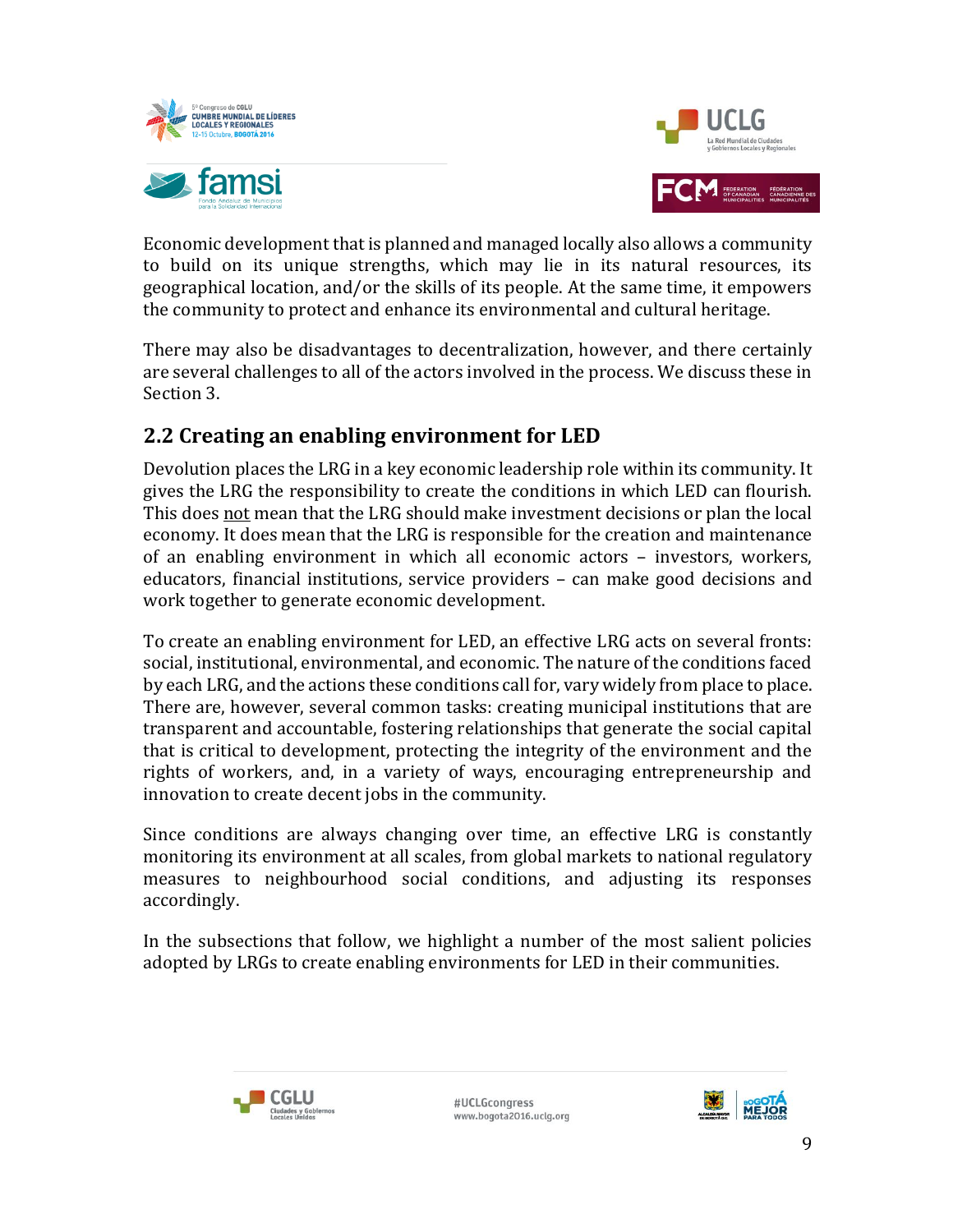



## **2.3 Building an alliance of partners**

Local economic development, to be effective, equitable, and sustainable, requires that LRGs build and maintain an alliance of partners in the community. All groups in a community who can affect LED, or who are affected by it, have a stake in the planning, implementation, and evaluation of LED initiatives.

The composition of this group of stakeholders will vary from one community to another, but in general it is important to include representatives of the following groups:

- The LRG itself, including the mayor, other elected officials, and the relevant staff, the group providing leadership in creating the conditions for successful LED;
- National and state/provincial agency staff, as sources of advice, technical assistance, and financial resources for LED;
- The local chamber of commerce and other business associations;
- Primary producer associations: farmers and fishers;
- Labour unions and trade unions;
- Micro, small, and medium-sized enterprises (MSMEs) and the informal sector, to the extent that they are organized separately from the larger businesses and associations in the community;
- Schools, universities, and other institutions of higher learning that have the capacity to provide analysis of the local economy, training in technical skills, and input to LED planning and evaluation;
- Financial institutions: banks, credit unions, and microfinance institutions (MFIs);
- NGOs and community organizations that are active in LED;
- International development partners that are working in the community;
- Newspapers and other media, to keep the public informed;
- Any social groups in the community with a strong stake in LED because of unemployment or other forms of exclusion, for example youth, indigenous people, or ethnic minorities;
- Other persons of influence in the community, such as traditional authorities and religious leaders, as well as groups representing the interests of women, to promote popular participation, to increase awareness of groups experiencing exclusion, and to strengthen the transparency and accountability of the LED process.



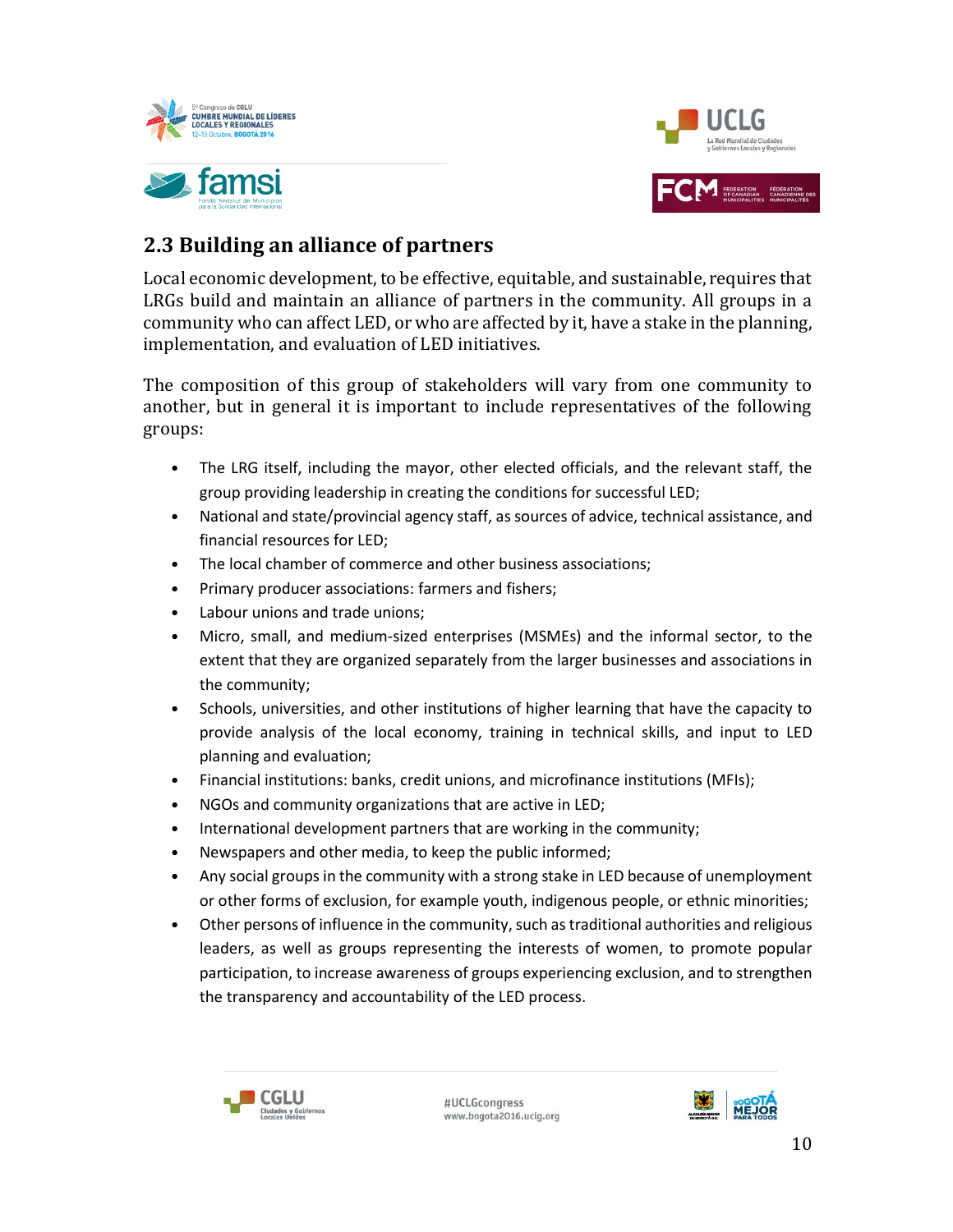



These alliances need to be created early in the process of developing a communitywide strategy for LED, and maintained constantly. They build trust and form the basis of long-term partnerships. The aim is to engage these partners in the creation of a strategic plan to which they are fully committed, to ensure that the strategy is more than just a plan on paper. Several of the LED manuals noted in the Bibliography provide advice on making these processes truly participatory and the stakeholder involvement substantive.

### **2.4 Establishing structures of governance and management**

The specific methods and structures through which stakeholders participate in LED processes vary according to the size, resources, and complexity of the community and the capacities of its LRG. The normal practice is to establish a core planning group. This group convenes the stakeholders and launches the consultation process leading to the creation of a strategic plan for LED in the community.

Let us call this core group the Office of Economic Development (OED), using the terminology proposed by VNG International (Budds et al. 2013). The key functions of the OED are to:

- Convene the stakeholders and lead them in the planning process;
- Serve as the staff to the stakeholders;
- Conduct research and provide information to the stakeholders;
- Coordinate the action plan devised by the stakeholders;
- Monitor and evaluate progress and report to the stakeholders;
- In some cases, the OED itself may also implement LED projects in the community

Although an action plan assigns tasks to a wide range of individuals and organizations, the OED is responsible for coordination, and it may take on many of these tasks itself. These include such matters as: market research and feasibility studies, promotion and branding of the community, liaison between the LRG and the business community, and raising funds for LED, especially for social enterprises that may not have access to normal commercial sources.

In addition to the core group, it is also critical to establish a forum for the participation of the stakeholders beyond the initial planning period. This may serve



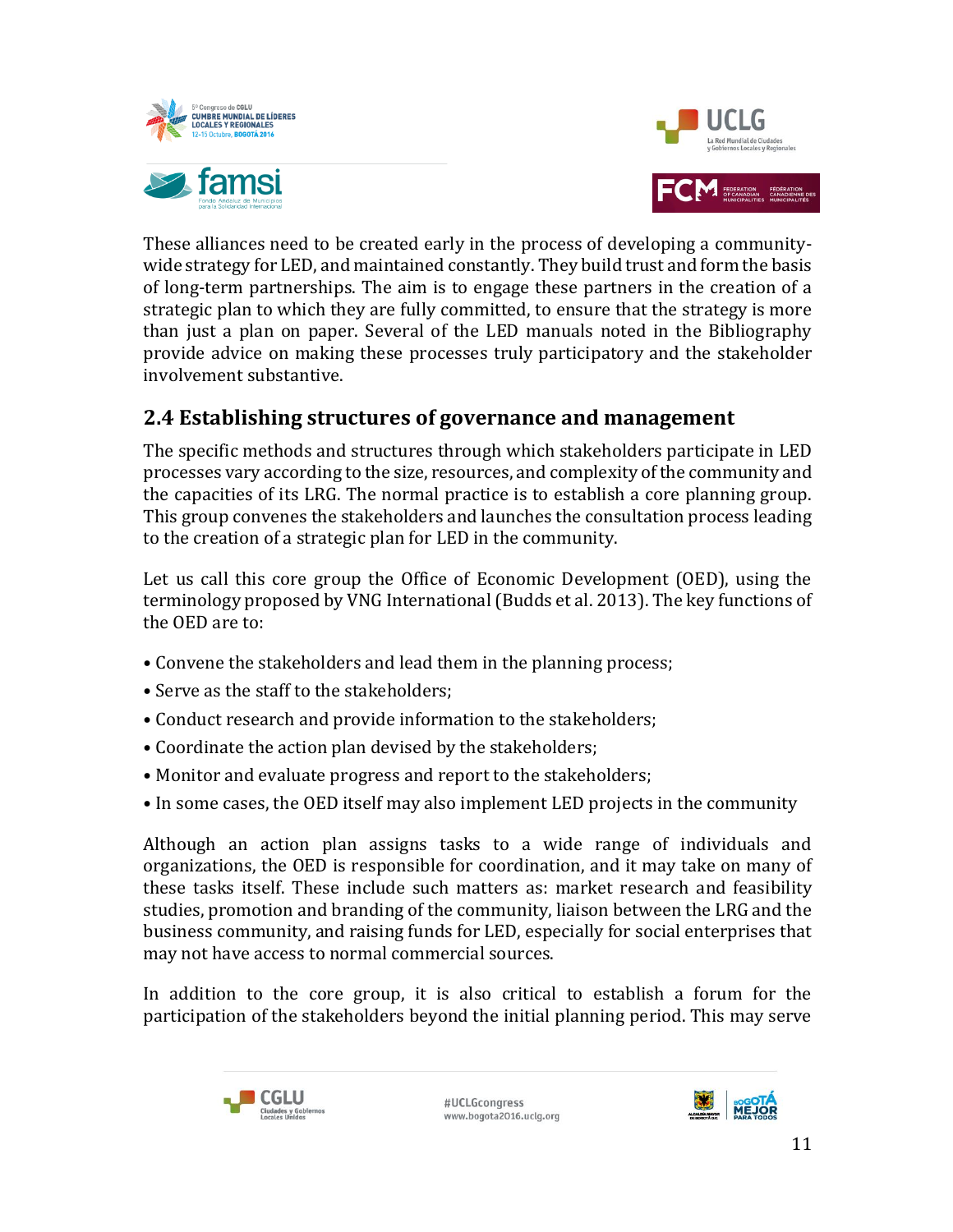



as the governing body of the OED, or it may be an advisory body or reference group; this decision will depend on local circumstances. The function of this forum is to give general direction to the OED, ensuring that the interests of all members of the community are represented and addressed.

### **2.5 Encouraging entrepreneurship and attracting investment**

LRGs, usually acting through their OEDs, have developed a myriad of methods and tools for attracting and retaining investment in their communities and for fostering entrepreneurship. Here we will mention them only briefly; there are several excellent LED manuals listed in the Bibliography that provide detailed advice in this area.

LRGs vary in size, complexity, and endowments. In most countries of the world, the leading cities are the greatest engines of national economic development. Intermediate cities, too, make significant contributions to the economic development of their countries, particularly those with specialized roles such as university towns and high technology centres. Even small towns and rural municipalities may provide critical links in the chain of national production. In each case, an effective LRG will employ methods and tools appropriate to its conditions, but we can describe generic approaches common to all.

Business retention and expansion (BRE) targets businesses already established and contributing in the form of jobs, income, and taxes. A BRE program can help to expand employment and income, or at least prevent their loss. An OED may approach this by establishing business improvement areas, by fostering clusters of businesses that benefit from the synergies of proximity, and by conducting market research.

LRGs in many countries have set up centres to foster entrepreneurship in their communities, especially by supporting people who wish to create a new MSME (micro, small, or medium-sized enterprise). Staffed by professional counsellors, they assist with such matters as feasibility studies, market surveys, business plans, licensing, and access to capital. They may also offer workshops and seminars, especially for young entrepreneurs.

Attracting new investment from outside the community is a sophisticated undertaking with some pitfalls. When considering the best site for their direct investment, investors weigh several factors: access to a labour force with the



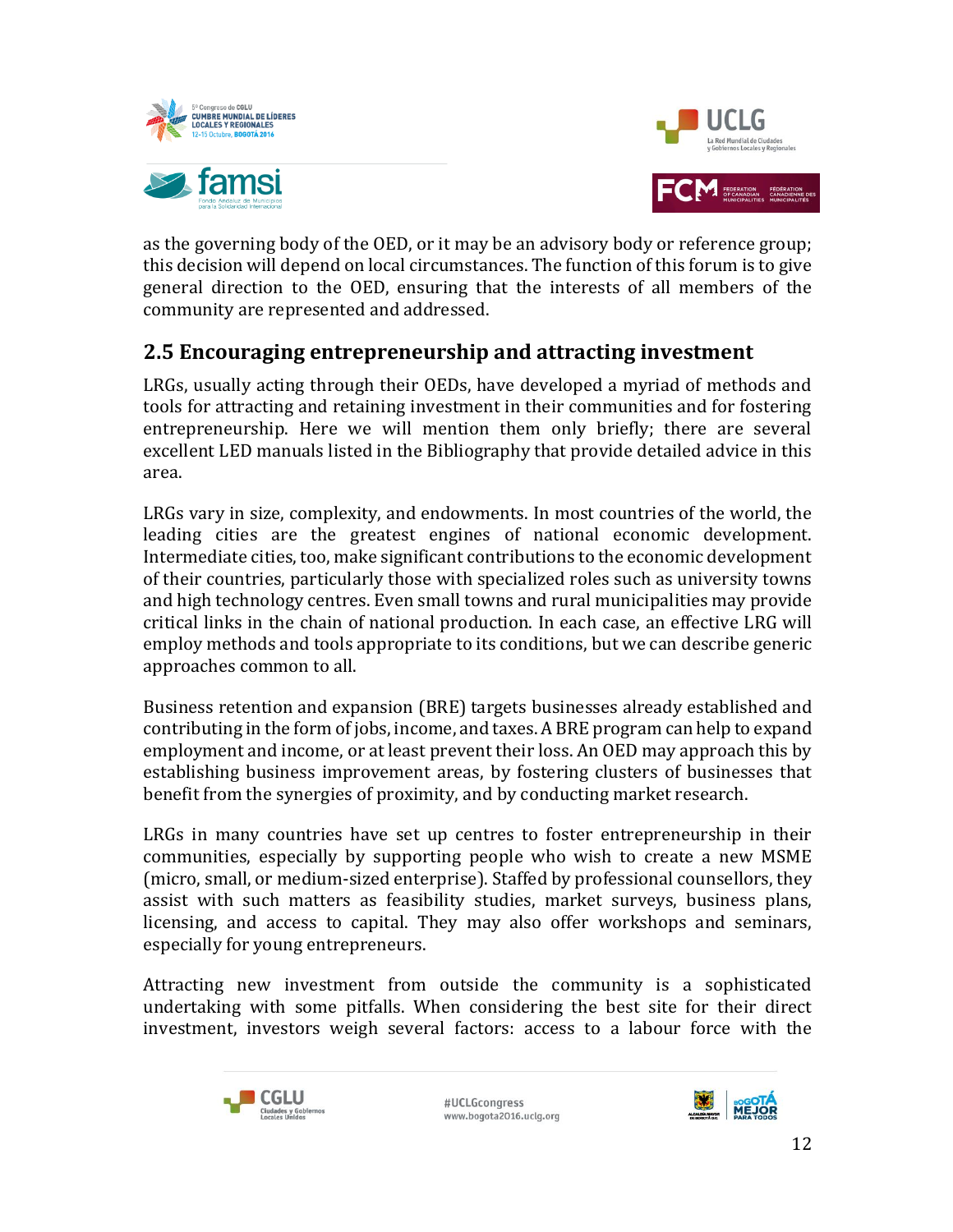



appropriate skills, access to land with appropriate infrastructure and services, access to resource inputs and to markets for their products, the regulatory environment, proximity to related industrial clusters and networks, tax breaks and subsidies on offer, and the cultural and environmental advantages of the community. The precise weighting given to each factor depends entirely on the investor and the nature of the business.

Most LRGs base their investment attraction strategy on the particular strengths of their community. Whatever the endowments, however, to be successful it is usually necessary to be proactive in creating conditions favourable to new investment. Many LRGs have learned to avoid tax reductions that compete with the breaks offered by other LRGs to attract outside investors, and some higher-tier governments have introduced regulations that preclude this kind of inter-city competition. Among the methods frequently used are industrial parks and corridors, assistance with site selection, virtual trade missions, workforce development programs, and municipal marketing.

Other methods for leveraging private capital include public-private partnerships, municipal bonds, regional investment funds, loan guarantees, and grants from international development agencies. For their own revenue, LRGs can introduce green taxes, such as the "congestion tax" charged on vehicles entering central Singapore, London, and Stockholm, and apply the revenue to improved infrastructure. LRGs can also draw on these revenue sources to provide seed capital for social enterprises and to facilitate the transition of informal enterprises into the formal economy.

An OECD publication has reviewed 50 methods in current use by LRGs, national governments, foundations, NGOs, IFIs, and commercial banks to provide finance capital for LED (Clark and Mountford, 2007).

LRGs can also launch their own microfinance institutions (MFIs), as they have done in Latin America with the *cajas municipales* (Jaramillo 2013). With public ownership and/or regulation, MFIs can be a valuable source of finance capital for MSMEs. Brazil's Community Development Banks, which are community-owned, provide an example of local financial institutions offering loans at affordable interest rates to well-managed MSMEs with good business plans, long-range intentions to remain in the community, and good employment opportunities (see case reference below).



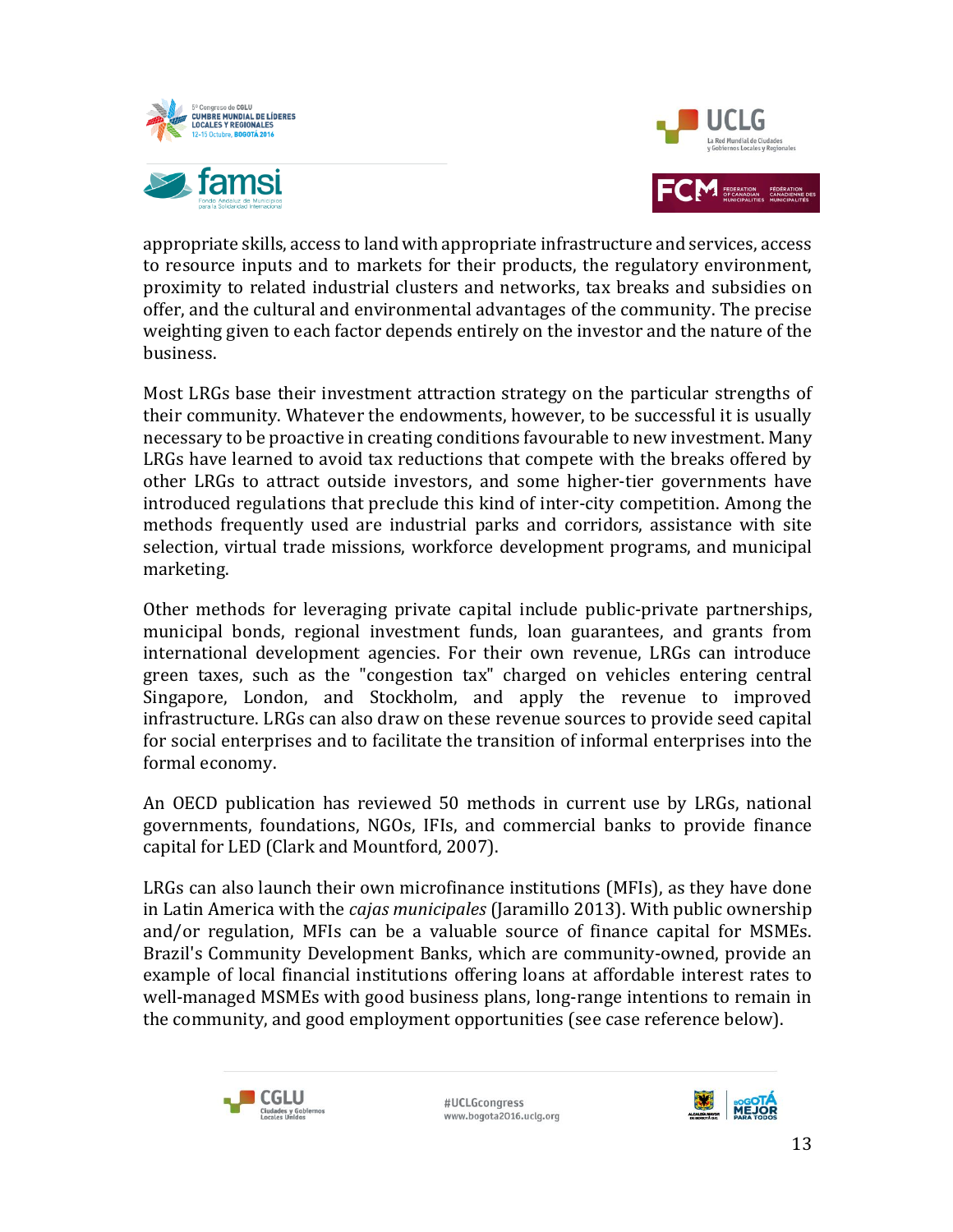



#### **Brazil's Community Development Banks: Making financial services accessible**

Community Development Banks (CDBs) grew out of social movements in Brazil concerned with making financial services accessible to the 40 per cent of the population who had been excluded. CDBs provide a variety of financial services, including microcredit loans for MSME start-ups, loans for vocational training, consumer loans, life insurance, and banking services.

Banco Palmas, for example, offers production loans in Brazilian currency and consumption loans in their own social currency, Palmas (P\$). The Palmas can only be spent in the 250 shops accredited by Banco Palmas, and they only circulate in the bank's own neighbourhood. The production and consumption loans thus promote local enterprise on both the supply and the demand sides. Interest rates vary according to the period of the loan and the type of currency.

Banco Palmas makes its own loan appraisals through its community loan officers and a Credit Assessment Committee (CAC). Eligibility is dependent on assessment of the business plan, previous track record, and personal reputation. The basic principles of CDBs are democratic governance and a focus on endogenous development in the community in which its based.

*Source: Meyer and Leal (2013)*

### **2.6 Nurturing innovation**

Innovation is the key to quality improvement and market competitiveness, and thereby to the creation of jobs that provide decent livelihoods. As Alburquerque (2013) points out, there are many kinds of innovation: technological, social, environmental, institutional, organizational, as well as in improvements in labour processes. All types of innovation are needed, he argues, to make progress in economic development.

Alburquerque also argues that innovation is a social process, and therefore a territorial process as well. This is because innovation does not happen in isolation; it occurs through interaction among actors across sectors and locations, from the shop floor worker to the supplier, the distributor, the university, the research and development centre, and the market analyst, among others.

Effective LRGs bring local institutions with a capacity for research – schools, colleges, universities, science and research parks – together with enterprises in the community that have the capacity to bring new innovations to market. They also promote the creation of business clusters and incubators to promote innovation through the synergies of enterprises working together, sharing resources, and learning from one another.



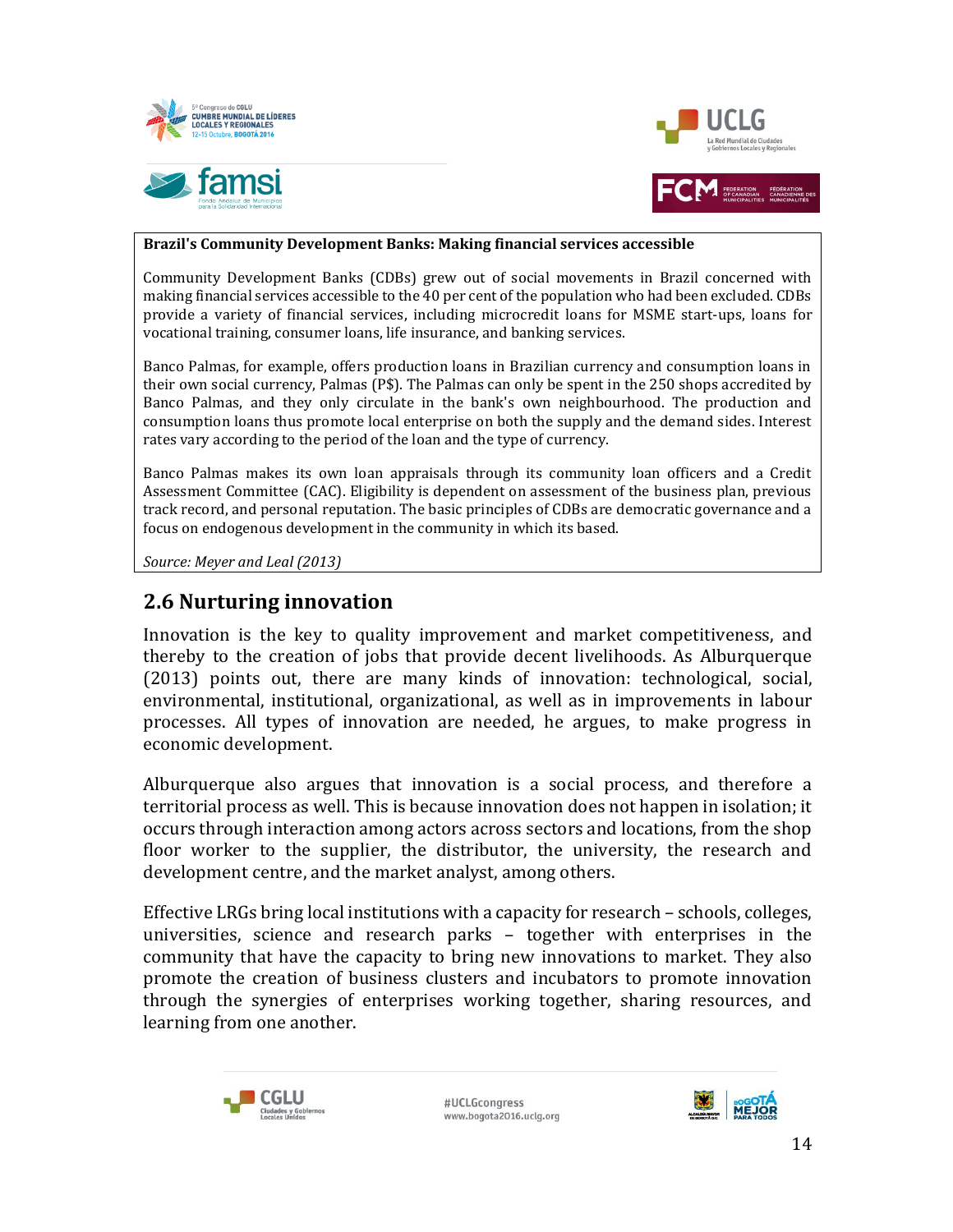



Innovations typically arise as solutions to problems faced by an enterprise. In an age of increasing complexity, more enterprises are looking outside of themselves for solutions through the use of open innovation methods. The case below, Quebec Seeks Solutions, describes the role played by one local economic development agency in fostering local open innovation.

#### **Quebec Seeks Solutions: A local economic development agency fosters local open innovation**

Open innovation is based on the recognition that business and technical solutions can flow into an enterprise from outside and do not always have to be generated internally, and that they can flow out of an enterprise to partners and clients, and do not have to be exploited solely by the enterprise. Many large corporations use open innovation methods, but it is not yet practised by many MSMEs due to expense, lack of awareness, and lack of knowledge about the management of intellectual property issues.

Beginning in 2010, Quebec International, the economic development agency for the Quebec City region in Canada, has contributed to the development of the Seeking Solutions approach to fostering local open innovation by means of a methodology that makes it accessible to MSMEs and fosters a wide range of productive connections between enterprises and researchers.

Seeking Solutions is a four-step, locally-based process. It begins by asking the business community to submit challenging problems that they have been unable to solve by themselves. After selecting problems for study and helping to define them further, the organizers broadcast the problem via a web-based platform to potential problem solvers, including research centres, universities and colleges, science parks, and other sources of innovation in the community.

The organizers then convene a conference that brings the problem solvers together with those seeking solutions. Here, participants work to define the problem further, sometimes to reframe it, to explore a range of potential solutions and, if possible, identify which one is the best. This process, repeated three times since 2010, has increased the richness of innovation networks in the Quebec City region and has led to many direct and indirect benefits.

*Local* open innovation is, in itself, a recent innovation, and especially relevant to the work of local and regional development departments and agencies. Its effectiveness springs from the fact that all the actors are local: they share knowledge of their region, speak the same language, and tend to have the same values. By meeting face-to-face at a conference, and continuing to live and work in the same vicinity, they are able to build productive relationships that endure for the long term.

*Sources: Masson (2013) and Deutsch (2013)*



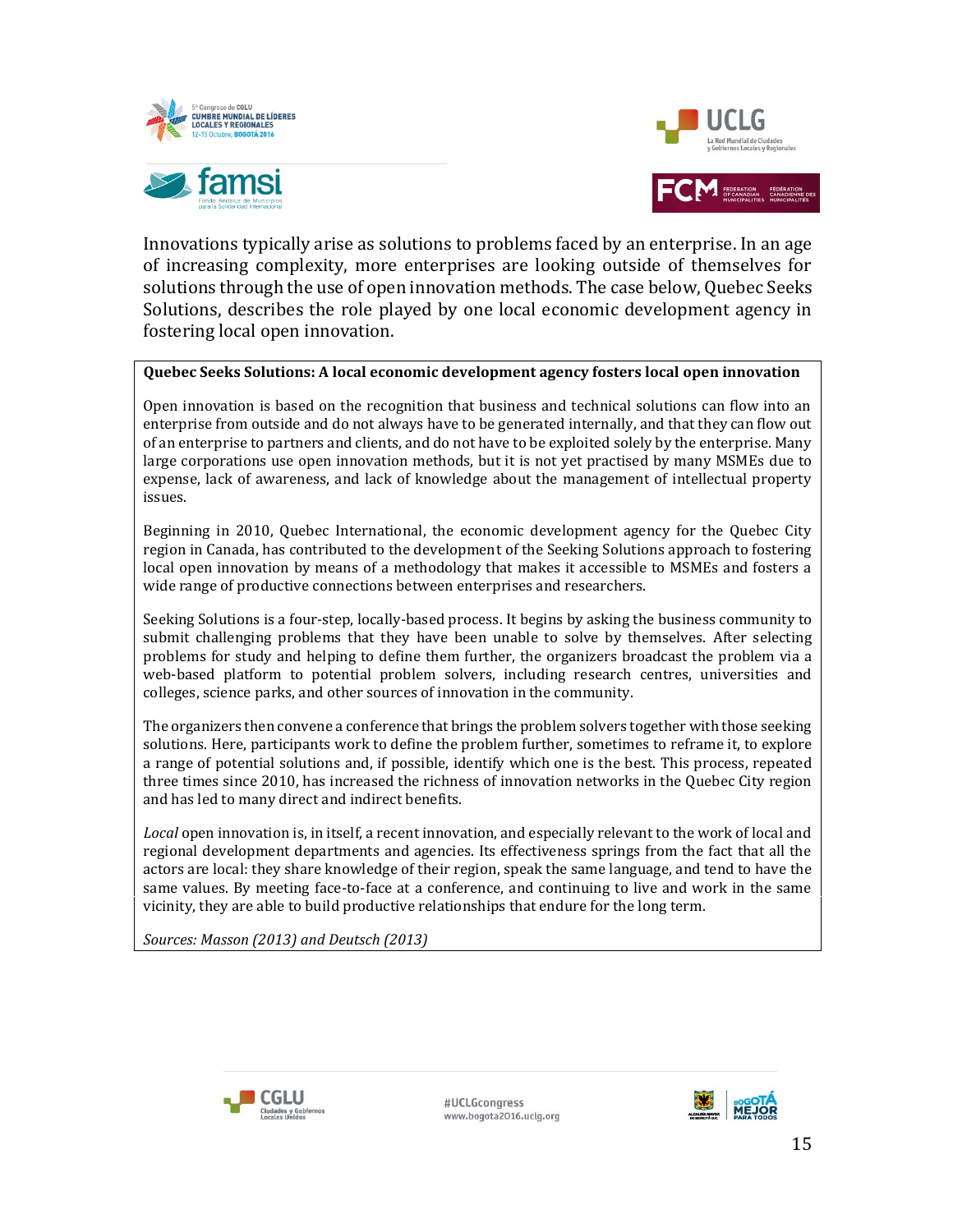



### **2.7 Promoting the green economy**

Innovation is also key to development in "green economy" sectors. The green economy comprises enterprises that result in "improved human well-being and social equity, while significantly reducing environmental risks and ecological scarcities. It is low carbon, resource efficient and socially inclusive" (UNEP 2011).

LRGs in many countries are providing leadership in green economy initiatives, even where national governments lag behind: improving energy efficiency, developing sustainable public transportation systems, recycling waste, treating wastewater, reducing air pollution, and limiting greenhouse gas emissions.

These initiatives create many new opportunities for MSMEs, such as retrofitting municipal buildings to make them more energy efficient, and installing, operating, and maintaining renewable energy systems, such as solar panels and wind turbines. An initiative in Bangladesh trains local youth and women as certified solar technicians and as repair and maintenance specialists; it aims to create 100,000 jobs. In some cases, the new green technology can itself be produced locally; in Nairobi, the Kibera Community Youth Program has created jobs in the assembly of solar photovoltaic panels for the Kenyan market.

LRGs can support these new industries by adopting policies that link environmental sustainability with local economic development in their territories, for example by mandating increased use of renewable energy and green technology in their own facilities.

Some sectors of the green economy are problematic. Worldwide, there are over one million jobs in the biofuel industry, growing, harvesting, and processing maize, sugarcane, and palm oil. In some countries, notably Brazil, Colombia, Malaysia, and Indonesia, these jobs pay poorly and have dangerous working conditions. There is also considerable controversy over their displacement of food production. Certain kinds of recycling work, particularly of used electronic products, is also hazardous and poorly paid. LRGs can play a role monitoring these industries and intervening where possible to improve the wages, working conditions, and the labour rights of their workers.

An example of an innovative green initiative is the approach to waste management adopted by the city of Dar es Salaam, Tanzania described in the case study below.



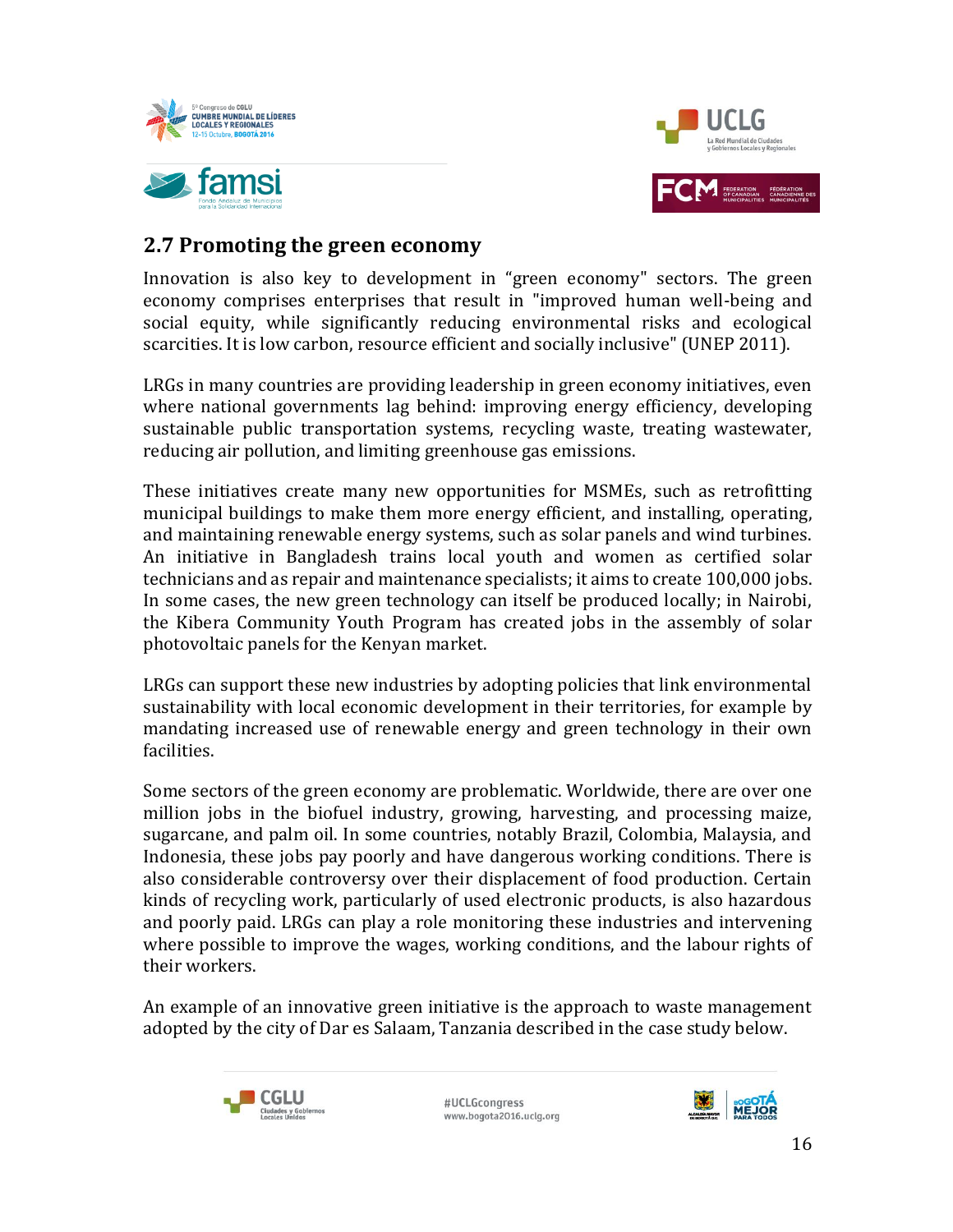



#### **Community-based waste management in Dar es Salaam, Tanzania**

Dar es Salaam is one of the fastest growing cities in Africa. Over 70 per cent of the city's 4.3 million people live in unplanned, informal settlements, making provision of basic municipal services like water supply, transport, and waste disposal a major challenge. In 1997, with support from the ILO, the Dar es Salaam City Council (DCC) contracted with about 70 community-based enterprises for waste disposal services in the city's neighbourhoods. The DCC conducted sensitization campaigns, staged neighbourhood meetings, and enlisted the support of local elected ward leaders to explain the arrangement to the residents and to ensure fee payment by the households and businesses served.

Despite some issues with fee payment, this arrangement has worked well. It provides a living wage to over 1500 workers, mostly women and youth, while also improving environmental sanitation and public health conditions. Over the years since that time, the enterprises have added composting and recycling to their operations, providing compost to the city's urban gardeners and raw materials to local manufacturers, reducing pressure on the city's landfill sites, thereby adding to their revenue streams. They have come together to form the Dar es Salaam Waste Management Association (DAWAMA) and have received assistance from several international organizations for training and equipment.

*Source: UN-Habitat and Sustainable Cities International*

### **2.8 Mitigating poverty, inequality, and social exclusion**

In many cities, towns, and villages of Asia, Africa, and Latin America, most people pursue their livelihoods in the informal economy, that is, by economic activity that is outside of government regulation, taxation, and observation. Estimates of its extent range from at least one-third to over half of all economic activity in many countries of the Global South. It is, therefore, critically important for LRGs to attend to the informal economy in their LED plans and practices.

The informal economy comprises an extremely diverse set of activities, including such work as street food vending, small artisanal production, home-based garment work, pedicab driving, waste disposal, domestic service, and construction work paid "under the table." The term also includes primary producers – fishers and farmers – who produce primarily for subsistence and sell their surplus informally. Typically, people working in the informal economy have very low incomes, little or no protection from exploitation and unsafe working conditions, and no social safety net.

The growth of the informal economy in recent decades has a number of causes. Rapid urbanization, notably migration to cities by rural residents, has been coupled with slow growth, volatility, or decline in the formal economies of many countries. Rigid,



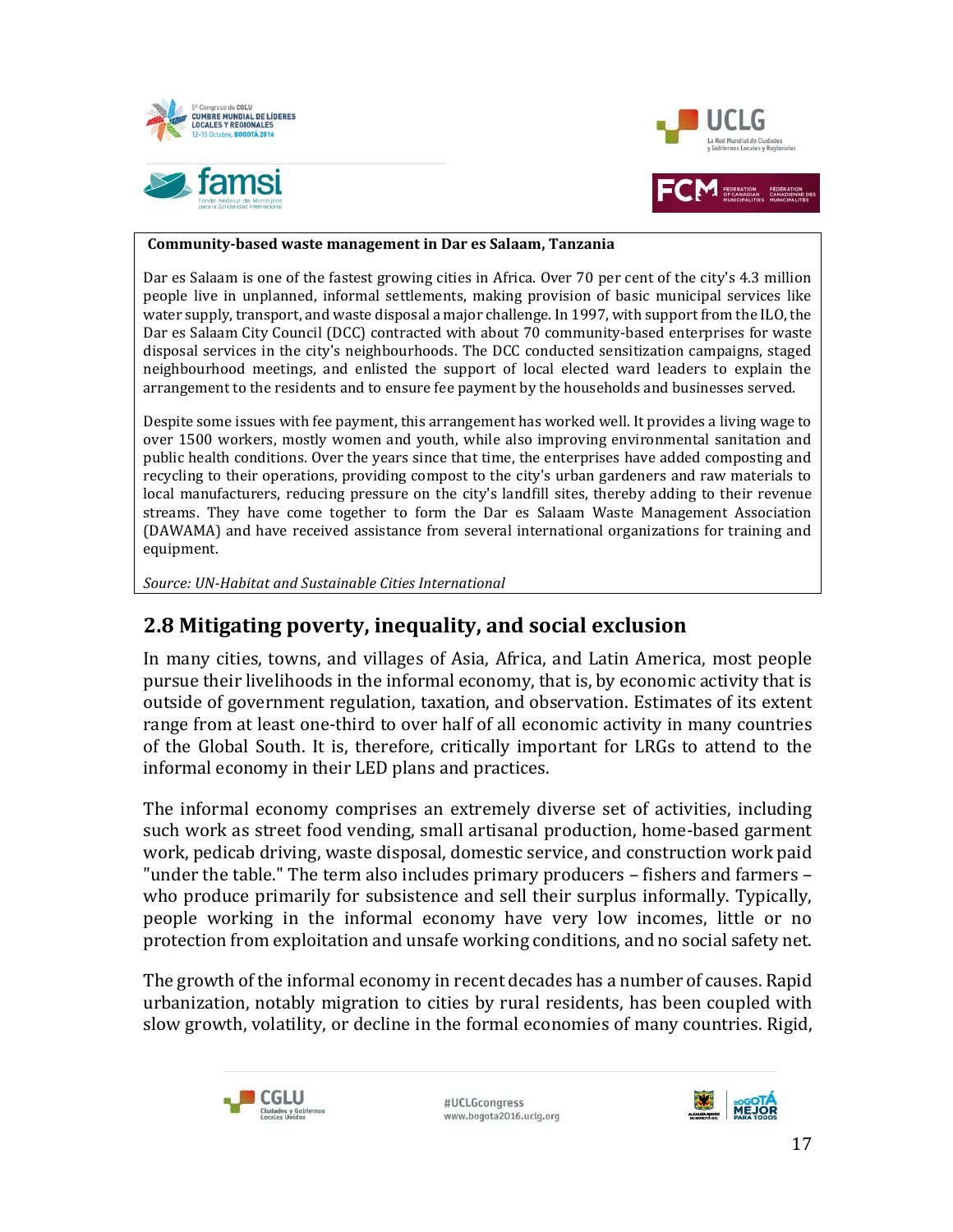



bureaucratic, and complex processes for registering businesses contribute to the problem, as do the efforts of entrepreneurs to avoid, taxes, regulations, and minimum wage laws.

The informal economy does not provide a path out of poverty for the millions of people who must make their livelihood in it. The vast majority of occupations in the informal economy offer meagre incomes in highly competitive sectors with very low productivity. The first response of an LRG might be an attempt to drive out informal enterprises or force them into the formal sector, but experience has shown that it is better in many instances to tolerate the existence of the informal economy and find ways to support its enterprises, protect its workers, and engage with its entrepreneurs to enhance their productivity and incomes, with a view to integrating them gradually into the formal economy as more productive enterprises providing decent livelihoods.

LRGs can support and strengthen enterprises in the informal economy in many ways. The best method for determining which interventions will be most effective is to ask the informal economy participants themselves. This can be done most effectively by including its representatives in LED planning processes. LRGs and their communitybased partners can extend technical services to informal enterprises, developing their skills, upgrading their technology, and assisting them to connect with other enterprises as upstream suppliers or downstream distributors, retailers, or waste processors. They can also provide direct support to workers in the informal economy through health and education services and by upgrading the physical infrastructure – roads, markets and other public spaces, water supply, sanitation – that facilitates informal enterprises. The International Labour Organization has provided helpful guides for LRGs working with the informal economy in their jurisdiction (see Bibliography).

One approach used widely is support for "social economy" enterprises that create jobs by using business methods to address social, economic, cultural, and health needs in a community or region. Also known as the "solidarity economy" and the "third sector," enterprises of this kind take a variety of forms, such as producer cooperatives, credit unions, and non-profit corporations. Common features include democratic governance and an orientation to serving community needs rather than private capital accumulation. Typical enterprises include childcare, elder care, waste recycling, cooperative housing, cultural production, food production and distribution,



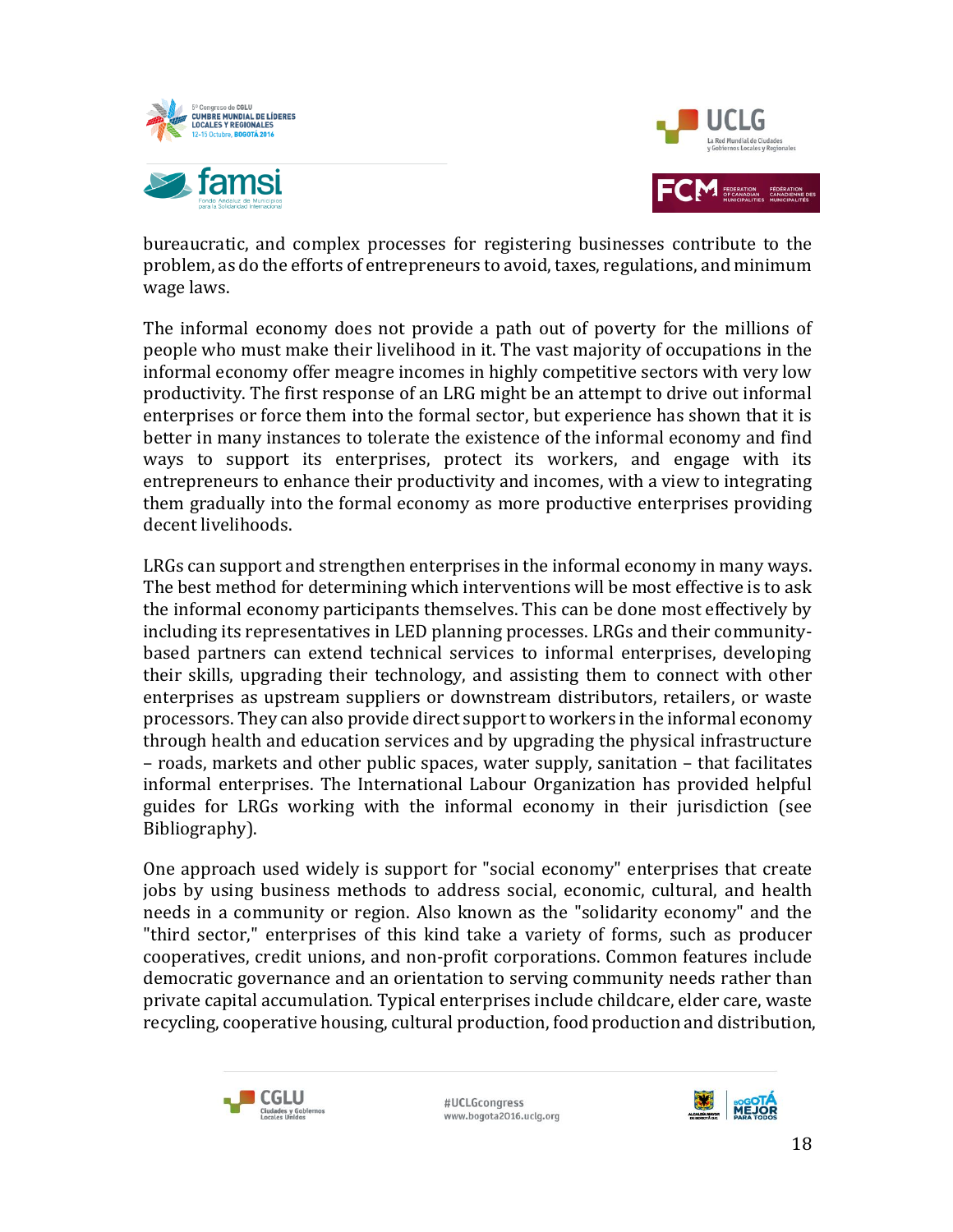



and financial services. These provide local employment as well as goods and services of direct use to the community.

LRGs in many countries include social economy enterprises in their planning processes and support them with start-up funding, technical assistance, skill training, and, where legal, preferential treatment in procurement contracts. The enterprises themselves, once established, invest their surplus in training, quality improvements, and expansion of their services.

### **2.9 Fostering local culture**

Cultural policy refers to the approaches taken by governments, including LRGs, to encourage and protect activities in their jurisdiction that are defined as cultural. In a narrow sense, culture refers to artistic activities such as drama, literature, painting, sculpture, photography, music, and dance. Governments are one important source of support for culture in this sense. In a larger sense, culture includes the broader "cultural industries," including radio, television, film, music recording, book publishing, and new media. Governments typically play a major role in encouraging and regulating these industries in their jurisdictions, not only for economic reasons but also to defend and promote the identity of their people.

In its broadest sense, the term culture refers to the entire way of life of a society: not only its artistic activities and creative industries but also its values, beliefs, capabilities, customs, social relations, language, gender roles, and so on. Governments play a major role in shaping, defending, and in changing the culture in this sense, and must be conscious of the ways in which the existing culture both limits its options and presents it with opportunities.

LRGs play a major role in the culture of their communities, in all three senses of the term, and in each case this has implications for local economic development.

Most directly, many artistic activities are also economic activities, generating employment and income for those who take part in them. They provide content for the creative industries, including cinema, radio and television, book and magazine publishing, the internet, and video games. They also have indirect effects, attracting tourists and bringing customers to hotels, restaurants, and retail shops.



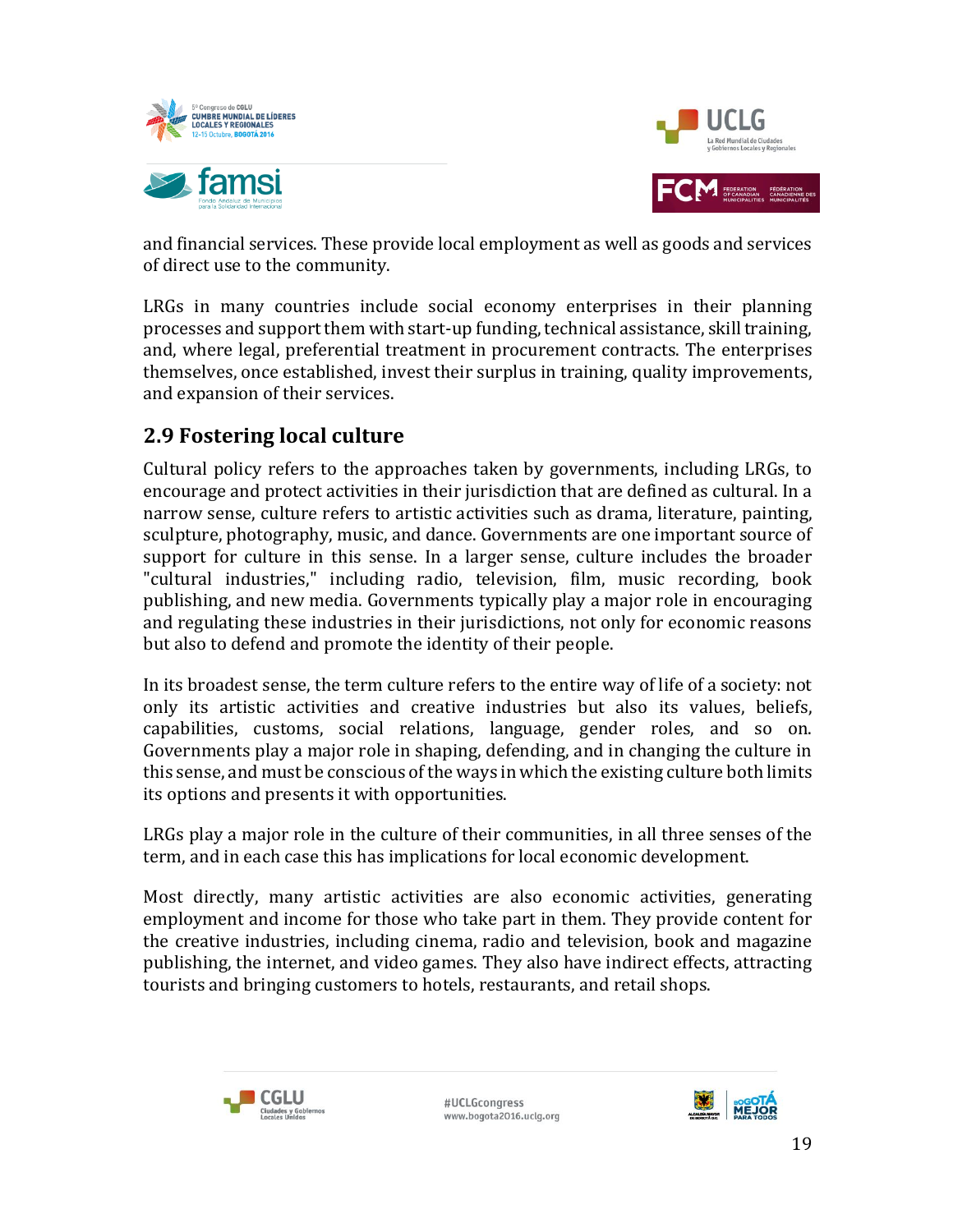



In places endowed with outstanding natural beauty or a compelling historical heritage, tourism can be a major economic sector. In such cases, artistic enterprises of all kinds can thrive from the patronage of tourists. In other cases, the reverse may be true: a community that becomes known for its publicly-funded festivals, live music, art galleries, or public art will attract visitors and contribute to the branding of the community, making it a desirable destination.

In recognition of this, many LRGs, as a matter of policy, allocate a portion of their annual budgets to support artistic activities in their communities, and elicit contributions from the business sector as well.

But culture is far more than a commodity to be packaged and sold to tourists. Artistic productions of all kinds provide a community with a sense of identity, fostering social cohesion, and adding a sense of meaning and purpose to life in all its aspects, including its economic life. This contributes to the resilience of a community, something essential in a time of crisis brought on by natural or man-made disasters.

Young people who enter into cultural production develop self-confidence, creativity, and imagination – key aspects of entrepreneurship. These are especially important capabilities for members of vulnerable groups in a community; their participation in cultural activities can foster new, positive perspectives on their lives and futures.

Cultural activities are also ways to create dialogue across different segments of a community, building trust, the social capital that is so critical to the success of LED initiatives. They raise awareness of alternative ways of viewing an issue, and of collective responsibility for the well-being of the community, and thereby catalyse public action.

All of these activities affect the community's culture in the broadest sense of the term, usually for the better. Taken together, they provide a compelling set of arguments for LRGs to support artistic activities and cultural enterprises. In cases where these cannot be self-supporting, they may be established as non-profit, social economy enterprises with financial support from the LRG as well as from foundations, businesses, and volunteers.



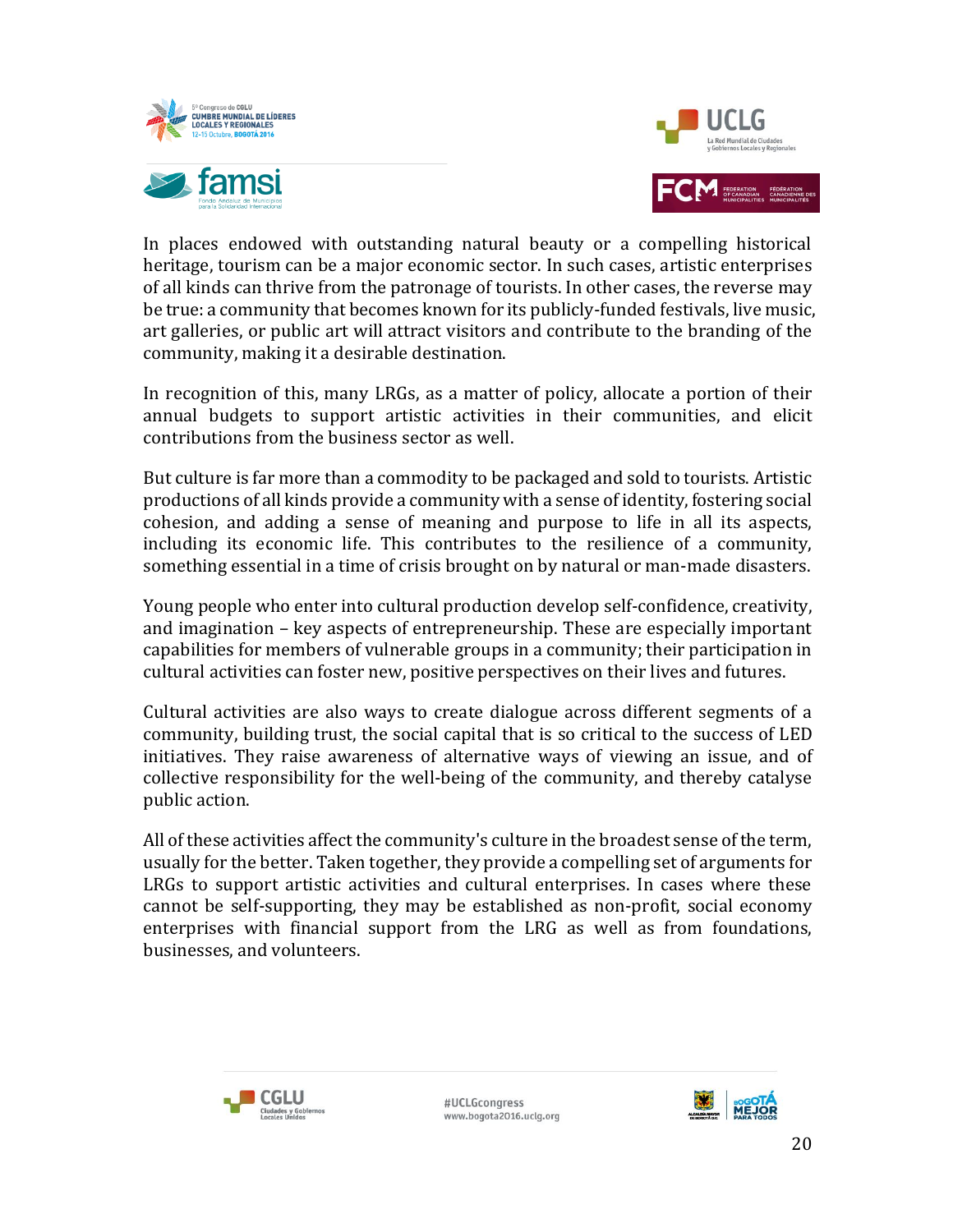



### **2.10 The social economy, solidarity economy and the third sector. Another economy is possible.**

Talking about social economy is talking about a phenomenon that is experiencing a spectacular growth due to its concept of development, linked to the concepts of solidarity and economic democracy, due to the production areas in which it operates and its forms of democratic organization work. The social economy and solidarity economy are responses to jobs crisis contexts. However, this origin has led to a kind of companies that have value in themselves and that along with the necessary economic profitability, required for survival, they go with a strong conviction in values that make them profitable socially.

The Social Economy is distinguished by its democratic organization of labor or consumption. Cooperatives, labor societies, and other legal forms serves the same principle of economic democracy in the organization of the company. Services and consumer cooperatives also are in line with this principle, starting by the partnership for commodity consumption but getting even to the association to generate cooperative banking projects.

Solidarity Economy born of the common trunk of the social economy, goes further and it aims to build production, distribution, consumption and financing relationships based on justice, cooperation, reciprocity, and mutual aid.

Alongside enterprises "for profit" and taxation linked to this type of entity, organized from the criteria of the social and solidarity economy, we find other "nonprofit" entities (associations, foundations) which, however, serve the community by transforming productive activities or services. The NGO should be considered as part of the famous "third sector". The fact that they are "non-profit" institutions means that do not share profits among its member. But this condition of "non-profit" entities, does not exclude them from being a major actor in local economic development.

Therefore, social economy enterprises, solidarity economy and "non-profit (associations and foundations) entities represent a great opportunity and great potential allies of LRG in driving LED strategies.



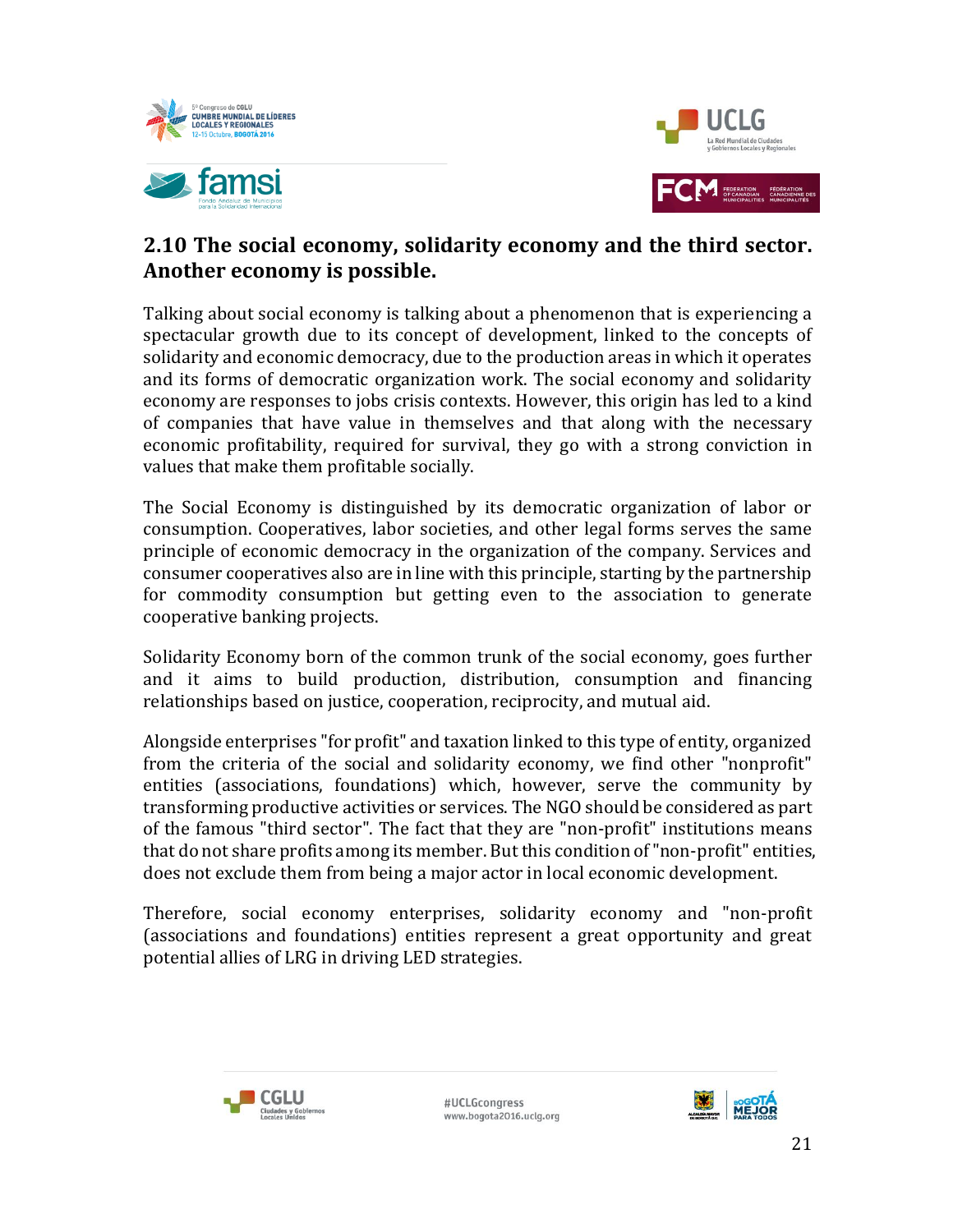



### **2.11 LED AND THE GENDER FOCUS**

The social roles assigned and exercised by women and men aren't the result of "natural" biological differences, or sex differences, but the result of social and cultural constructions historically assumed.

It's widely recognized that the topic of gender is one of the main borders of exclusion. So, when we are proposing LED policies with a territorial approach it's essential to include a gender approach.

The role of the gender focus in LED policies and strategies, implies to consider three complementary scopes: reproductive, productive and community.

| <b>REPRODUCTION</b>  | Tasks<br>the<br>necessary to ensure<br>reproduction, the renovation and the<br>maintenance of the work force.          |
|----------------------|------------------------------------------------------------------------------------------------------------------------|
| <b>PRODUCTION</b>    | All of the work that produce a surplus in<br>the form of products, payments or<br>salaries, including food production. |
| MANAGEMENT COMMUNITY | Maintenance works - Society functions:<br>water supply, healthcare services and<br>education.                          |

### GENDER ROLES IN THE DEVELOPMENT

Source: NORAD. Norwegian Agency for Developpment



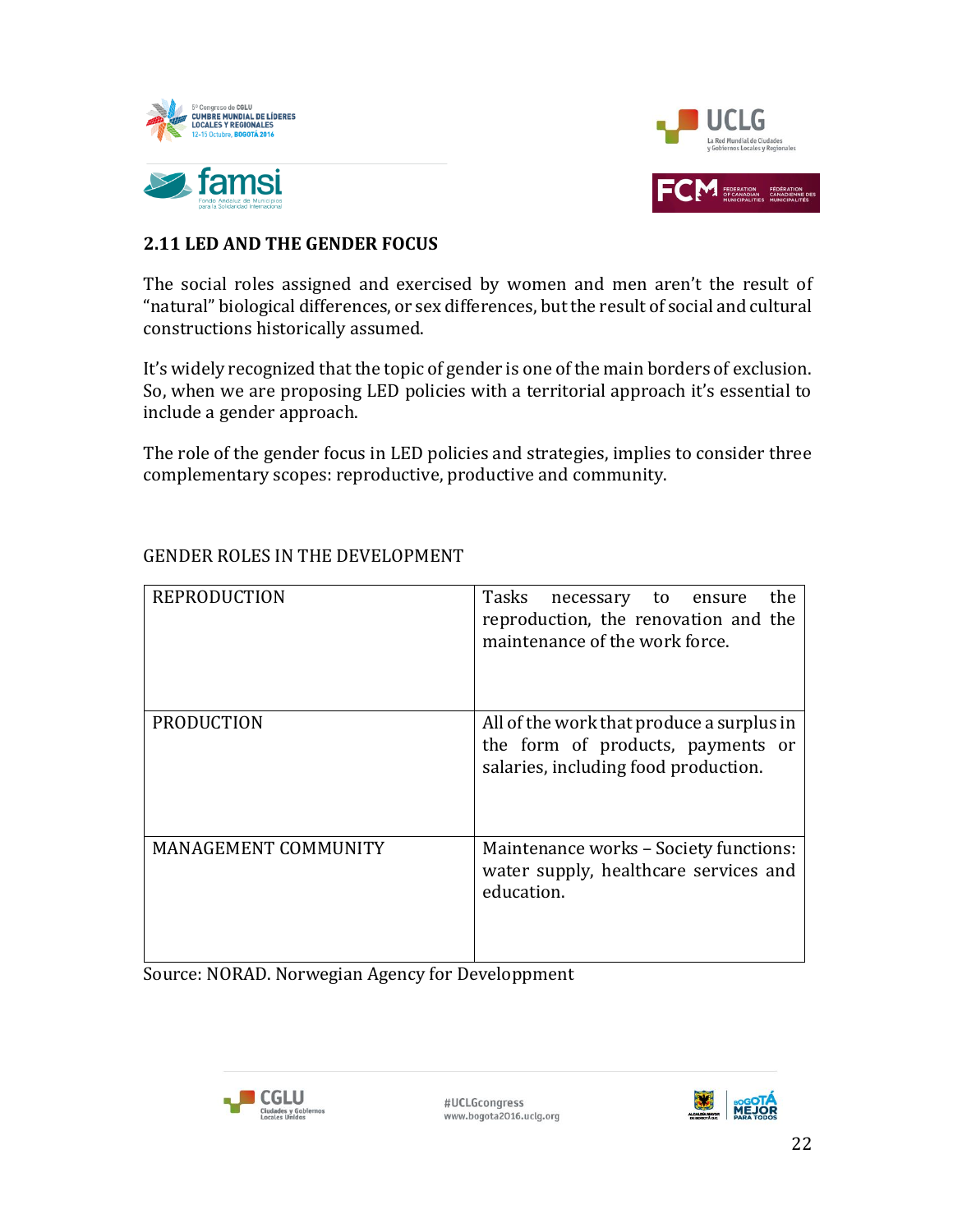



When talking about Economic Development, the role of women has usually been invisible, both in the time spent on management tasks of the community and in the reproductive tasks. And in the case of productive tasks, the difficulties of women's access to decent working conditions is even greater that those existing for men.

However the role of women in entrepreneurial initiatives of MSMEs, social economy, solidarity economy, non-profit organization or informal economy is very large.

These weaknesses and opportunities should be considered when addressing gender issues in the local economic development proposals, and generate tools from LRGs and strategic plans.

### **2.12. EVALUATION AS A LED'S TOOL.**

It should also be noted that any initiative of local economic development requires creating their permanent EVALUATION MECHANISMS. However, indicators of success of these initiatives are not only quantitative. Also the indicators on the construction of social and institutional capital required in these local development initiatives must be added. All this brings us closer to the understanding of the technical, social, institutional, environmental, political and cultural dimensions of the DEL. These QUALITATIVE ASPECTS can be measured through the number of local entities incorporated and consolidated, the degree of participation of actors in the different initiatives, resources contributions made by the different local actors to these entities,… among others aspects. The degree of private and public involvement in local economic development initiatives, both in formulating projects and in the implementation of them, is likewise a good indicator of their success.

In the same way, another important indicator on Local Economic Development experiences is given by the creation of the "*institutionality"* which formalizes existing private-public agreements, through bodies such as Local Development Agencies or Local Development Offices. The promotion of local economic development needs political willingness, encourage dialogues, build public and institutional agendas, create territorial networks and to take and share responsibilities. The efficient INSTITUTIONAL COORDINATION between the various sectorial departments of



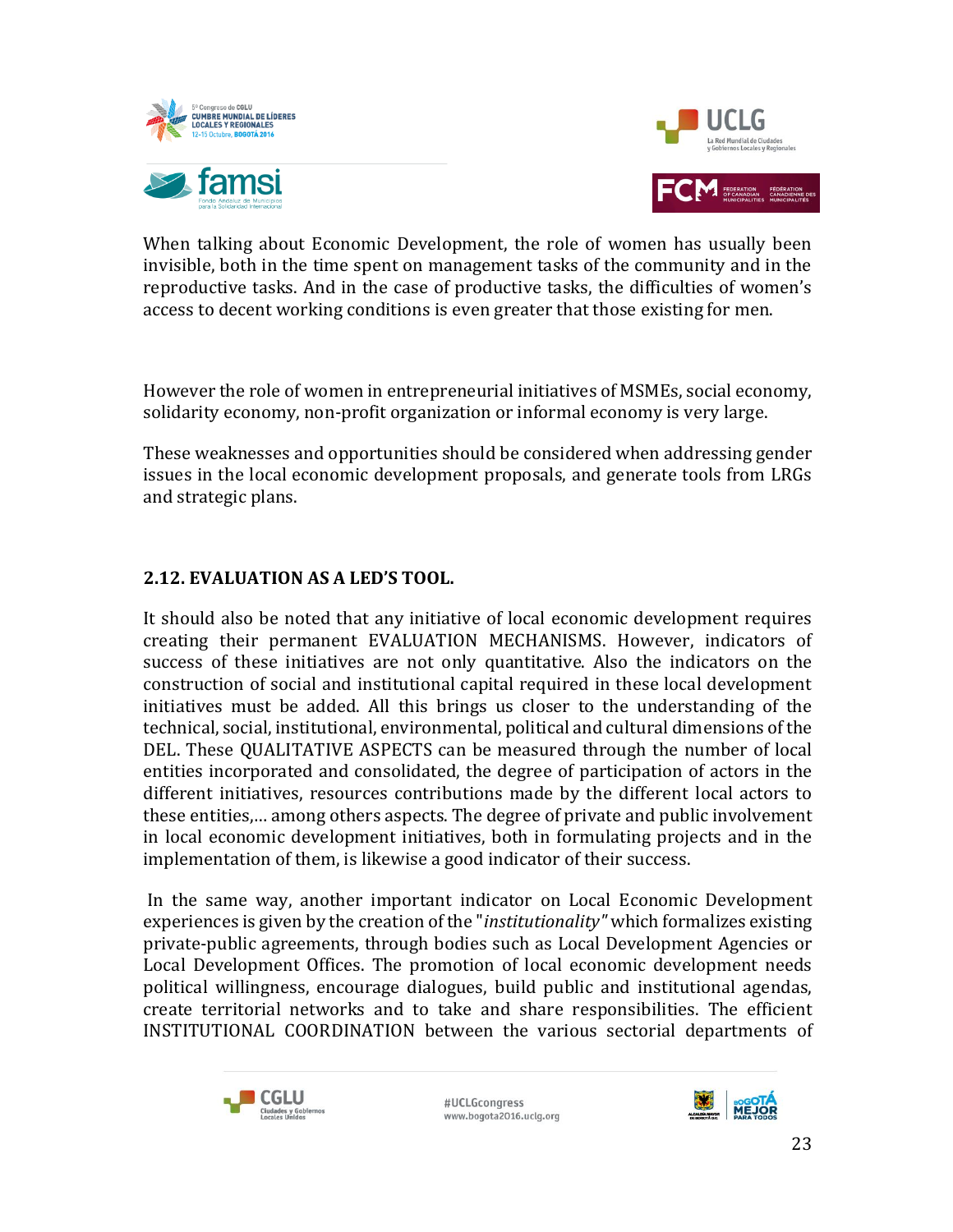



public administration and between the different territorial levels of the same, is a fundamental issue.

LOCAL DEVELOPMENT policies are not just limited to MUNICIPAL development. Likewise, although it may seem an obvious question, municipal development refers not only to the urban center of the town, but to the entire population scattered throughout the territory. This is a fundamental issue when they are responding, above all, the demands of the dispersed population, often ignored or marginalized from development processes.

Sometimes the local scope extends for several municipalities with similar economic, labor and environmental features. Thus, the boundaries of LOCAL PRODUCTION SYSTEMS don't have to coincide with municipal boundaries. Therefore it's important to identify appropriate units of action, for which it's necessary the use of "Geographic Information Systems" (GIS), a task that the different territorial initiatives should start sooner rather than later and for which GIS are an important tool for analysis and decision making.



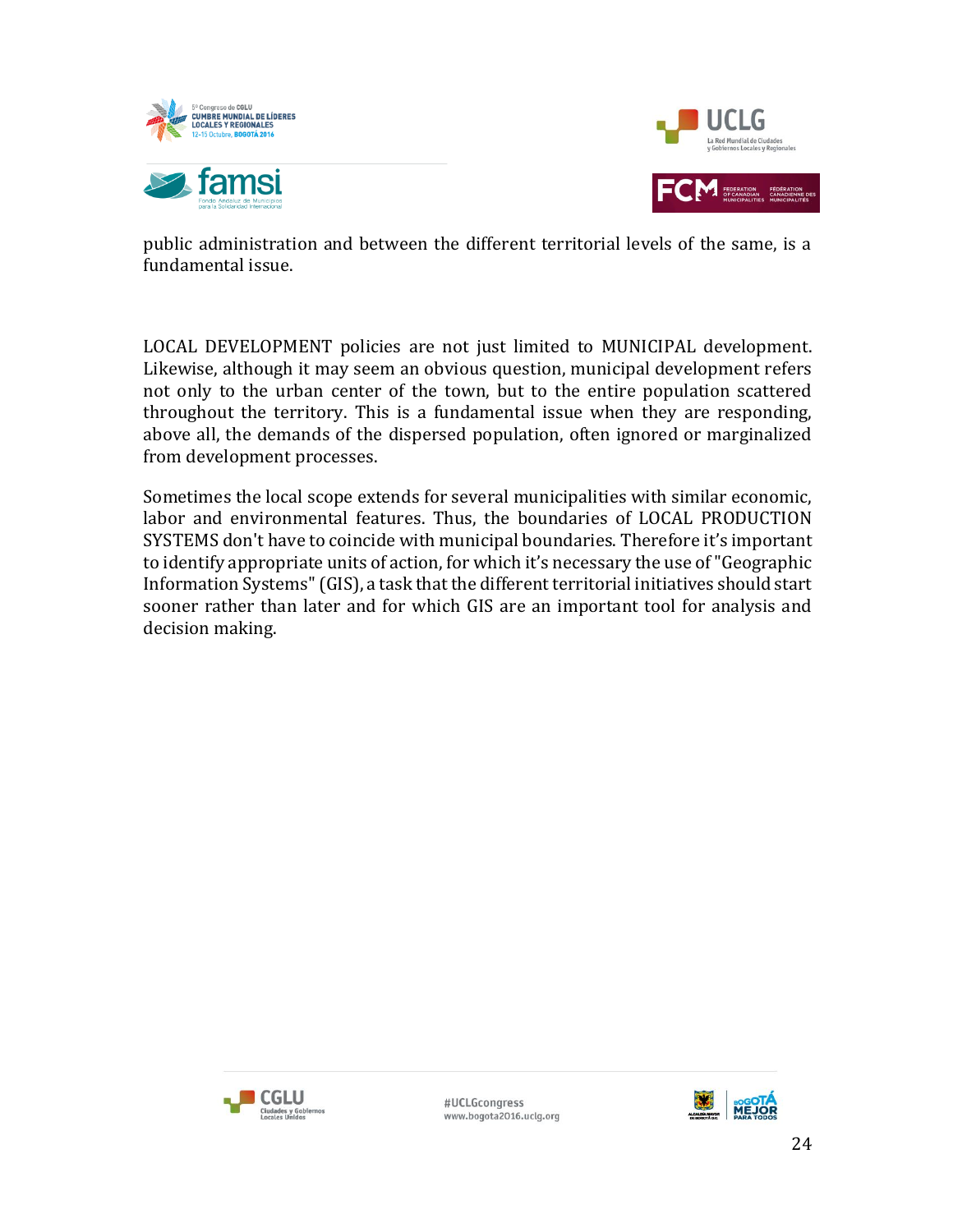



# **3. Challenges**

# **3.1 Building capacity**

The early years of the 21st century have witnessed economic turmoil in many parts of the world, with rising levels of unemployment, inequality, and widespread resort to precarious livelihoods in the informal economy. Globalized production and trade regimes put pressure on national economies to diversify and update their productive base, while concerns over climate change and environmental degradation point to the necessity of sustainable approaches to development.

This is the broad context in which LRGs have taken on the expanded roles in economic development described in Section 2. Citizens now expect their mayors and elected local representatives to create jobs, protect the environment, and mitigate inequality. This presents LRGs with enormous challenges, some of which they have always faced in performing their traditional roles, and some of which they are now addressing for the first time. All can be viewed as challenges of capacity.

To carry out their roles in economic development effectively, an LRG's leaders must develop ways of working with all sectors of their community to develop consensus on, and commitment to, a vision of the future and a plan for achieving it. They must build technical capacity into their administrations in all of the areas reviewed in Section 2, especially in the coordination of key economic actors and the nurturing of social capital. This in turn requires a deep understanding of the social, cultural, and economic reality of their constituency, and an appreciation of its potential.

An LRG also need to build capacity in the larger community by cultivating entrepreneurship, expanding the skills of the workforce, promoting awareness of social and environmental issues, and identifying sources of finance capital.

With their expanded roles in economic development, LRGs need to add their voices to national dialogue on economic priorities and strategies. National development is taking place in their local jurisdictions and, given their experience in nurturing it, they have interests to defend and wisdom to offer.

Some LRGs already have advanced capacities in all of these fields, but many others do not. In some cases, devolution has not been designed or implemented effectively



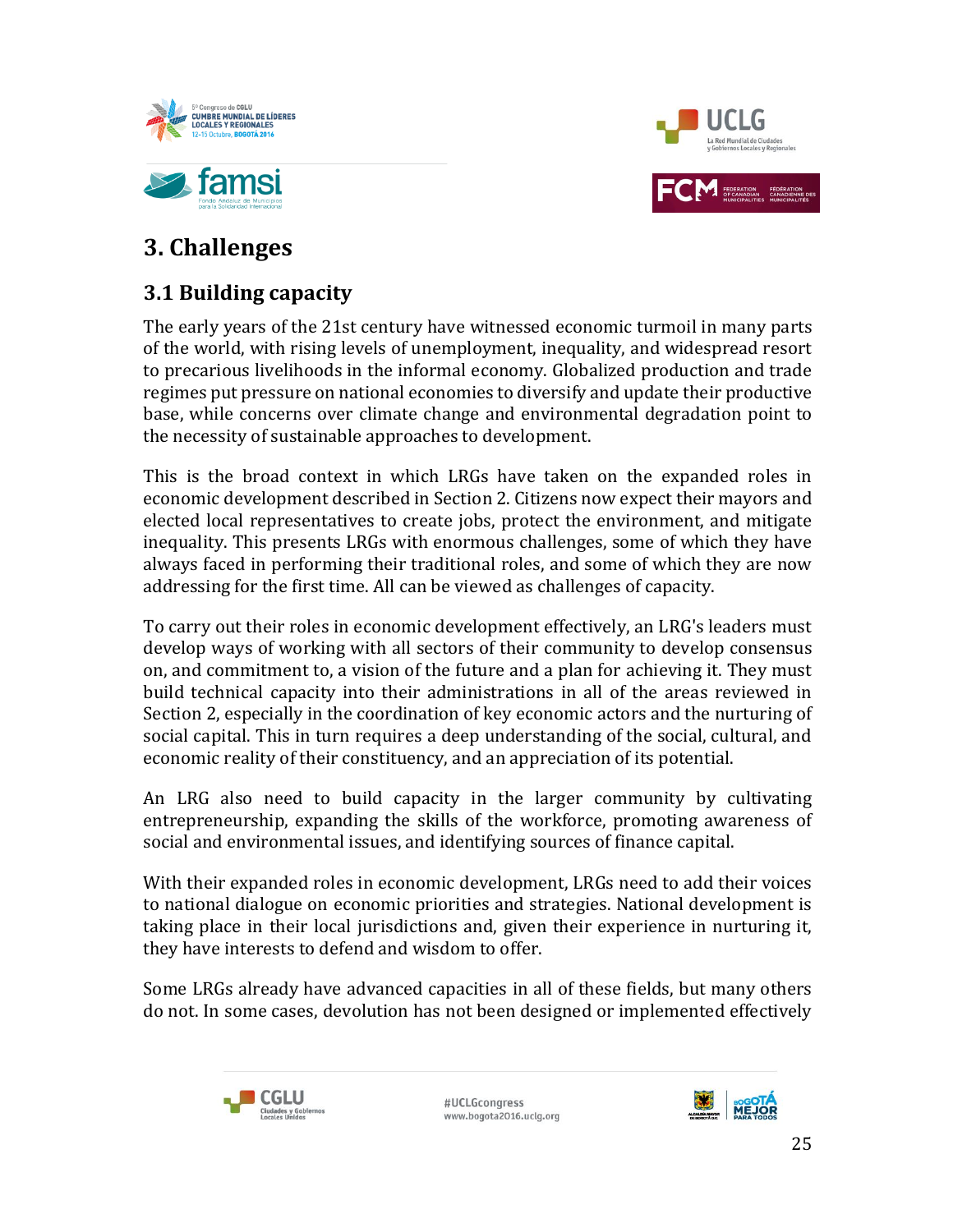



and central governments have transferred responsibilities to LRGs without clear, legislated authority, access to the necessary financial resources, or sufficient skill transfer.

In every country, development is uneven. Some LRGs are relatively well endowed due to their size, location, economic base, or historical heritage, while others have a weak economic base and limited revenue, skills, and experience. In such cases, devolution without compensating policies of financial redistribution and skill transfer tends to intensify historical inequities.

### **3.2 Responding to the challenges**

Each of the actors to whom we address this paper has a constructive role to play in addressing these challenges.

LRGs and their local government associations (LGAs) must be proactive, taking all possible steps to upgrade the knowledge and skills of their elected representatives and staff in their new responsibilities. They can improve the transparency and accountability of their administrations, a necessary prerequisite to successful engagement of community stakeholders in LED initiatives, and they can investigate new potential sources of revenue for their activities in support of LED.

It is particularly important for LRGs and LGAs to engage in dialogue with national governments and international development partners to make their needs and concerns clearly known.

National and supranational governments can provide clear, legislated mandates when they devolve responsibility to LRGs for economic development in their jurisdictions. The principle of subsidiarity holds that functions should be assigned to the lowest tier of government that can perform them efficiently and effectively, but the appropriate of division of responsibility will vary among different countries and requires careful analysis. Moreover, responsibility, authority, and capacity must be devolved together if devolution is to be effective.

LRGs need sources of revenue adequate to their responsibilities. National governments can address this need in ways that are appropriate to their circumstances and in accord with national policy. Possible instruments include routine fiscal transfers from the central government, expanded local authority to



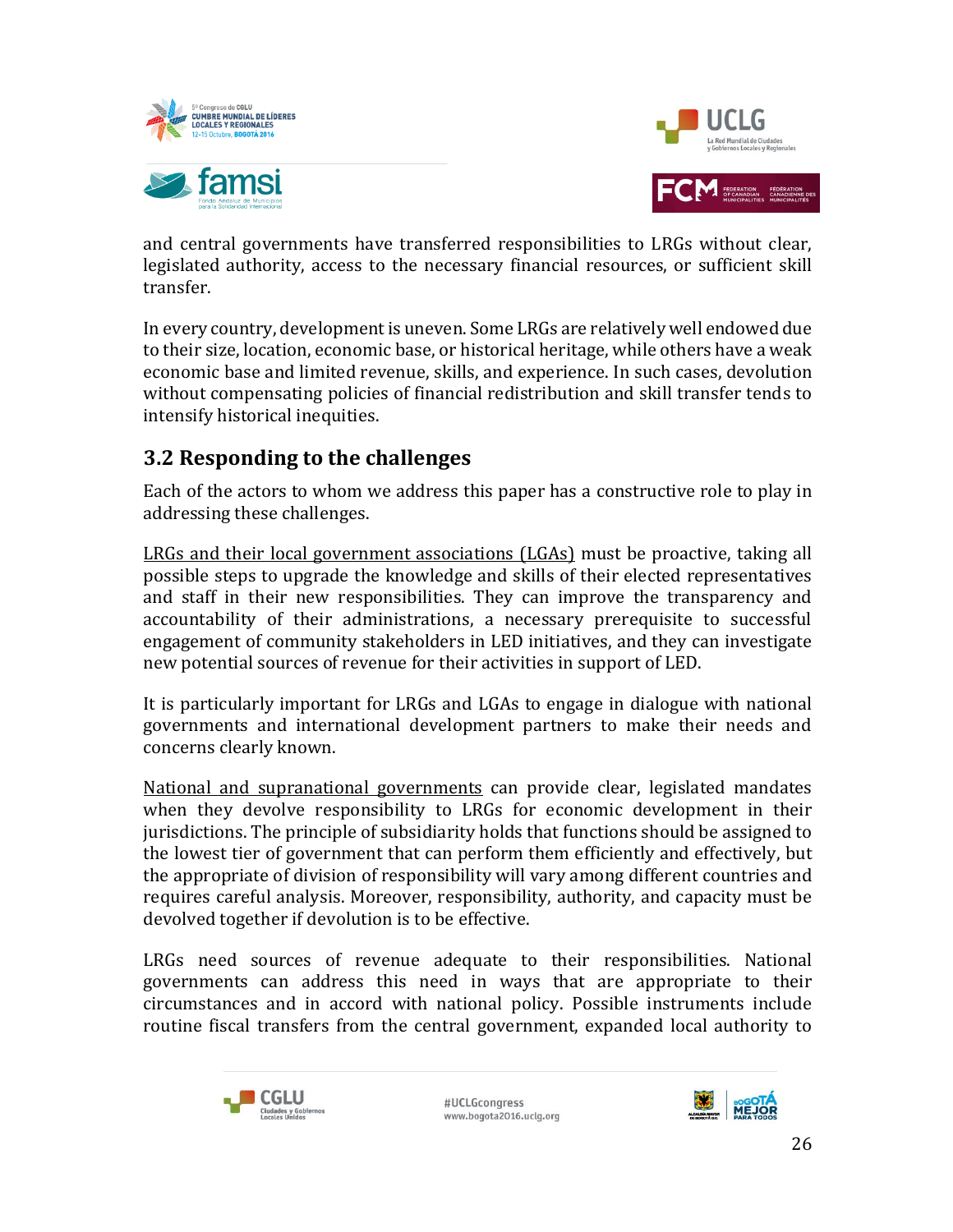



impose taxes on property, sales, and businesses, authorization to issue bonds, and loan guarantees. National governments also have a responsibility to redistribute revenue from relatively well-off regions to disadvantaged LRGs.

National governments can reinforce the technical skills of LRG staff by seconding staff from relevant ministries and agencies. They can help to build the institutional capacities of LRGs in the field of LED, providing skill training, mentoring, and other forms of support that LRGs themselves identify, such as knowledge management systems.

International development partners have a valuable role to play in capacity building. Working through LGAs, with a strong appreciation of local knowledge and skills, and with respect for local values and goals, they are well-positioned to provide workshops, study tours, and demonstration projects for the key LED actors in a community or region.

Some LRGs have established knowledge management (KM) systems that capture the learning from their own experiences and also provide access to knowledge from outside their community. These might be simple devices such as fact sheets and regular knowledge-sharing events. When resources allow, they can also include more extensive databases and Internet sites and portals that open a vast range of knowledge to anyone who wishes to use them. Assistance with setting up and maintaining KM systems is another useful role for international development partners.

Considering rapid innovations in technology, in business practices, in methods of financing LED, and in social enterprise, a global observatory on local economic development would perform a useful service, aggregating and diffusing knowledge that is useful to LED practitioners around the world. This would be another helpful contribution from international development partners.



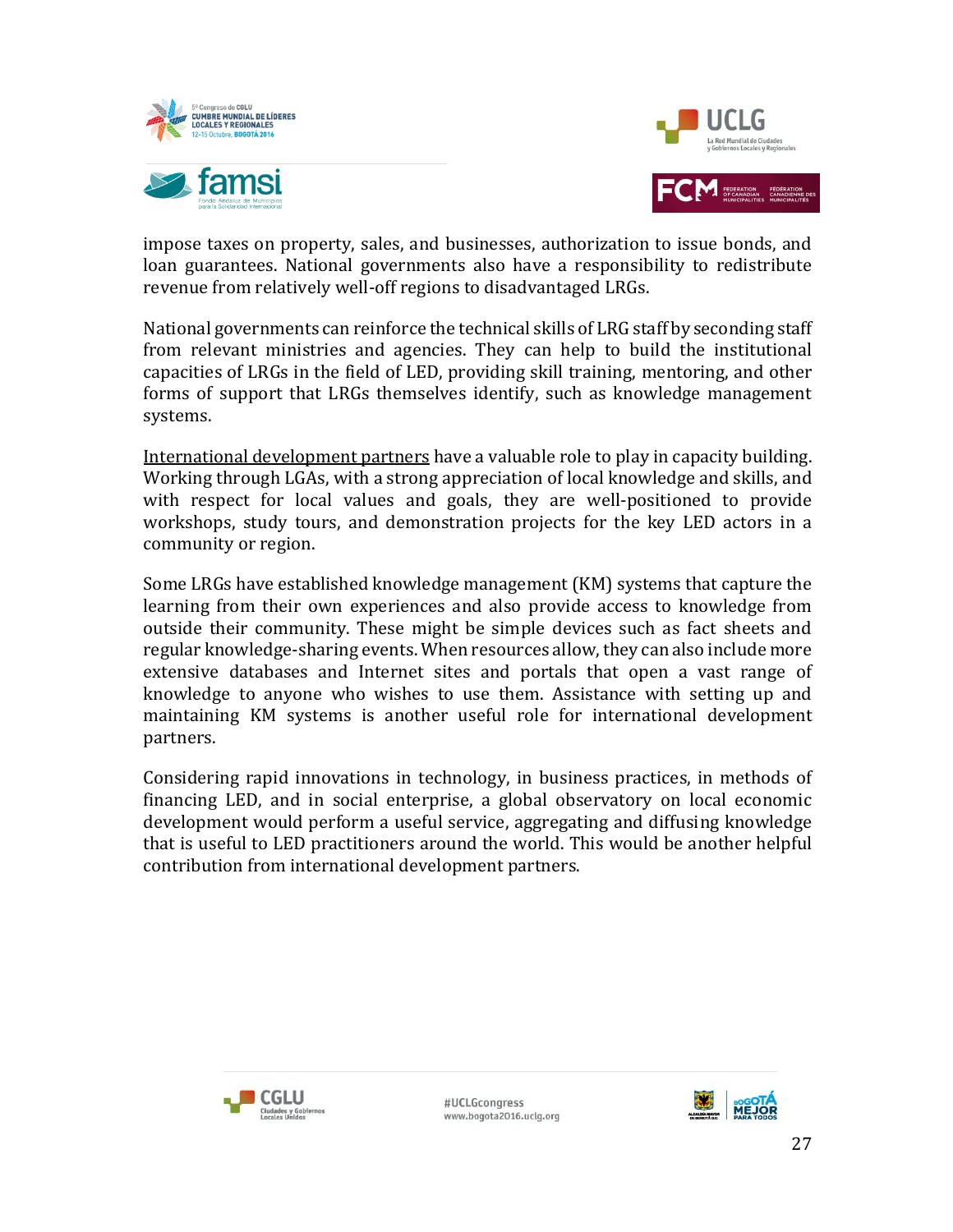



# **4. Conclusion and recommendations**

The economic challenges of the 21st century are daunting. Rapid urbanization resulting from large-scale displacements of populations, with attendant crises of mass poverty and unemployment, threaten to persist well into this century, especially in the Global South, driven by changing production systems in the countryside, soil depletion, water shortages, climate change, and population growth itself. There are looming dangers arising from current economic turmoil and consequent social inequality; these include homelessness, food insecurity, and widespread recourse to informal livelihoods and crime.

In the struggle to tackle these issues, to mitigate their worst effects and to move towards a world in which people may live the life they choose, the public institutions on the front lines are local and regional governments.

The elected officials and staff of LRGs work where the people live, meet them face to face every day, and know their capacities, their needs, and their aspirations. They are ideally situated to provide the leadership needed to generate inclusive, sustainable economic development in their communities. By working directly with all sectors of their local societies, mobilizing them to analyze their circumstances, devise strategies, and initiate solutions, LRGs can provide the necessary complement to national and supranational policies, plans, and programs.

But to say that LRGs are ideally situated is not to say that they are adequately resourced, quite the contrary. Too often, LRGs are required to bear responsibilities without the necessary legal mandate, institutional support, skill training, or financial resources.

The purpose of this paper has been to call attention to the vital role played by LRGs in economic development, to point out the kinds of policies and tools now in wide use by LRGs around the world, and, above all, to identify the policies urgently needed by national and supranational governments, international development partners, and LRGs themselves and their local government asociations, to enable them to perform this role more effectively for their citizens. We conclude, therefore, with these recommendations:

*We call on local and regional governments (LRGs) and their associations (LGAs) to:*



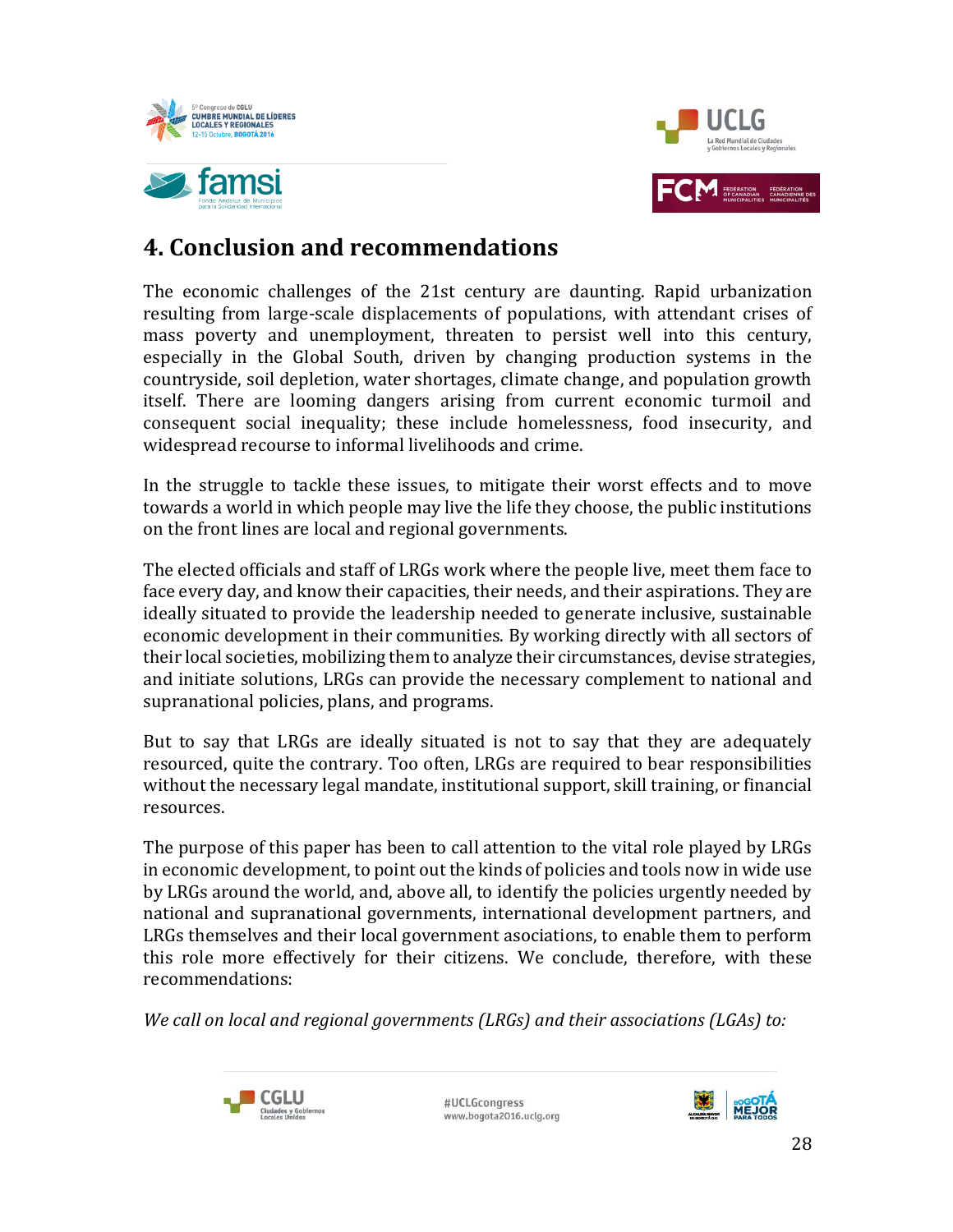



- Engage in dialogue with national and supranational governments to ensure that the needs and concerns of LRGs are clearly understood and supported by relevant policies and programs;
- Ensure that their local economic development strategies, plans, and initiatives are well coordinated and developed within the framework of country development strategies that take into account the local cultural context and national priorities;
- Ensure that the full range of the community voices is heard by promoting participatory processes in their approaches to economic development.

### *We call on national and supranational governments to:*

- Ensure that clear enabling legal frameworks are in place to allow LRGs to provide leadership in the economic development of their communities;
- Provide LRGs with access to sources of funding sufficient to play effective roles as initiators, catalysts and drivers of local economic development in their communities;
- Provide LRGs with support to develop institutional capacities and skills to play their roles in economic development effectively.
- Further recognize local and regional governments (LRGs) as key development actors and support their full-fledged participation, consultation and engagement in national and sectoral policy dialogues on economic development.

### *We call on international development partners to:*

- Support LRGs and their LGAs in their efforts to build institutional capacity and skill in all aspects of their roles in LED;
- Include LRGs and LGAs in international forums and dialogues on economic development.
- Consider institutional support at the global level, for example by creating a global observatory on local economic development to aggregate and diffuse knowledge useful to LED practitioners around the world.



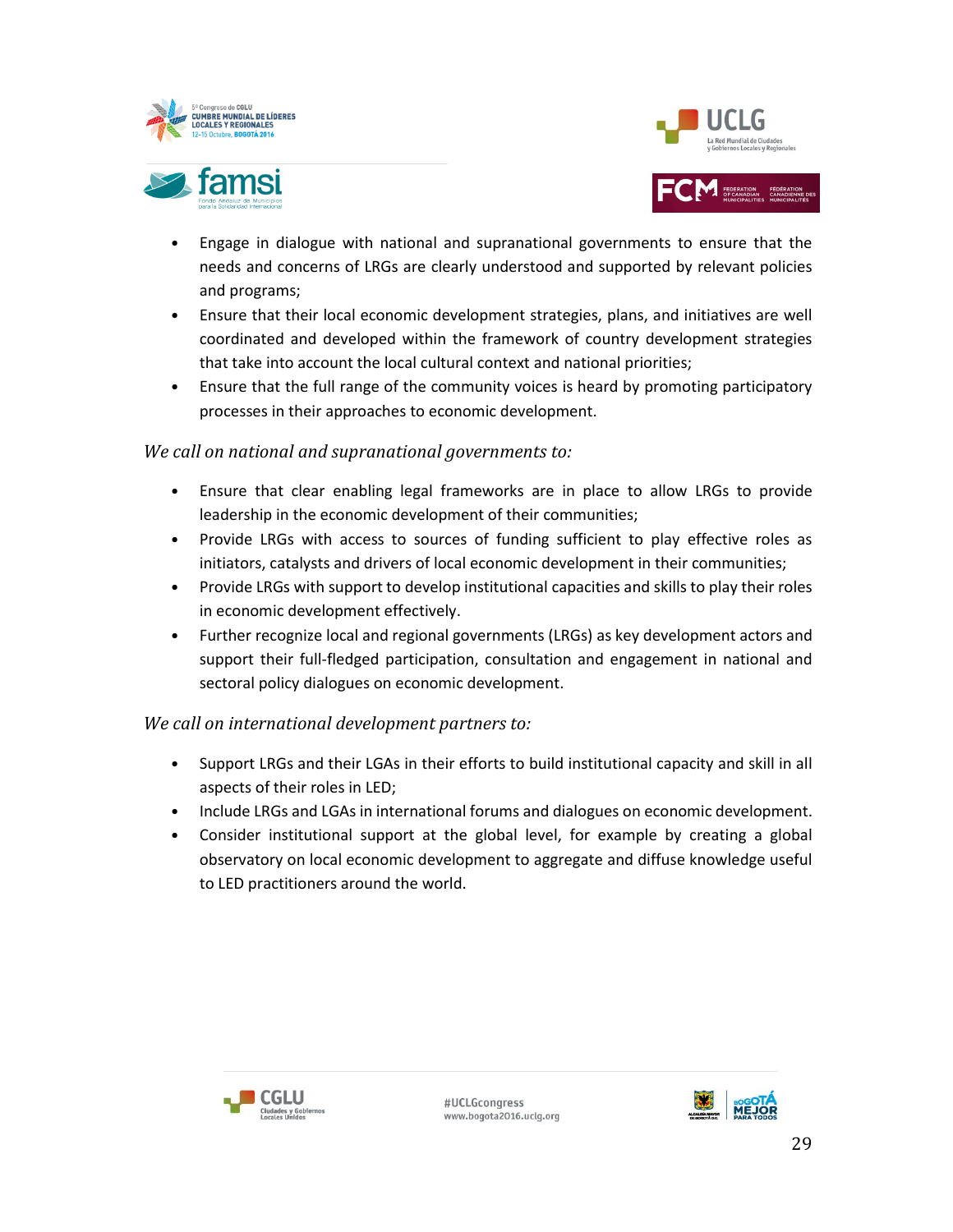



# **Bibliography**

### **A. Guides and manuals for local economic development (LED)**

Budds, J. et al. (2013) *The Role of Local Government in Local Economic Development.* VNG International, The Hague. www.vnginternational.nl

German Foundation for Economic Development and Vocational Training (SEQUA). *Kick-starting Processes of Local and Regional Economic Development (LED): A Manual for LED Facilitators.* **SEQUA.** Bonn. sequa.de/en/uploads/mediapool/user\_uploads/manualledfacilitators%5Bspeit%5 D.pdf

Swinburn, Gwen, Soraya Goga, and Fergus Murphy (2006). *Local Economic Development: A Primer. Developing and Implementing Local Economic Development Strategies and Action Plans.* Bertelsmann Stiftung, Gütersloh; The World Bank, Washington D. C., and Cities of Change. documents.worldbank.org/curated/en/2006/01/7126955/local-economicdevelopment-primer-developing-implementing-local-economic-developmentstrategies-action-plans

Treller, George E. (2013) *Building Community Prosperity Through Local Economic Development: An Introduction to LED Principles and Practices.* Ukraine Municipal Local Economic Development. www.fcm.ca/Documents/tools/International/Building\_Community\_Prosperity\_Thr ough Local Economic Development An Introduction to LED Principles and Practi ce\_EN.pdf

UN-Habitat (2005), *Promoting Local Economic Development through Strategic Planning*. 5 Volumes. UN-Habitat, Nairobi, and Eco-Plan International Inc., Vancouver. unhabitat.org/pmss/listItemDetails.aspx?publicationID=1922

### **B. Other resources and sources referenced**

Alburquerque, Francisco (2013). "Desarrollo económico local y gobiernos locales." Documento borrador. Grupo de trabajo sobre desarrollo económico local, FAMSI y CGLU.



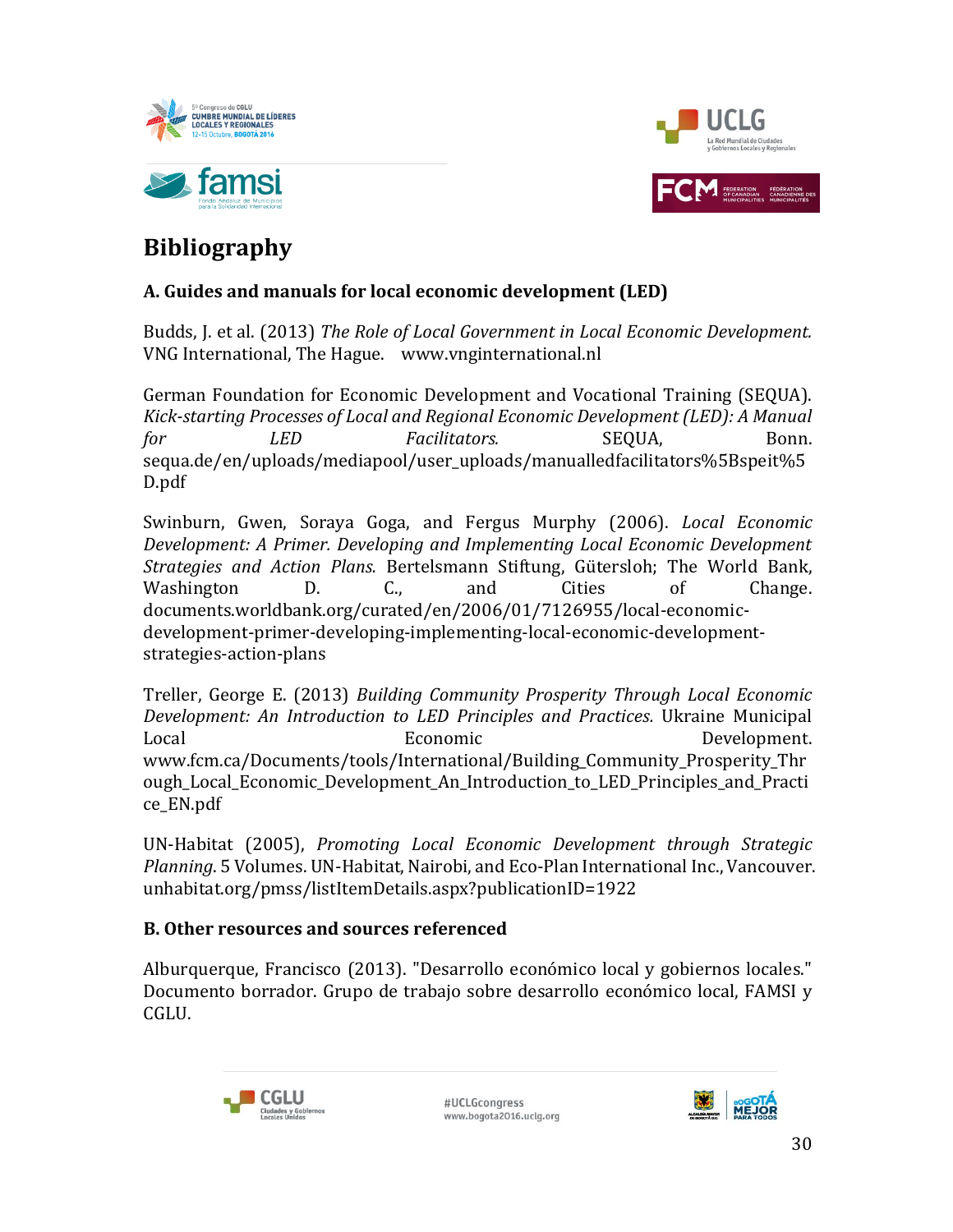



Clark, Greg and Debra Mountford (Eds) (2007). *Investment Strategies and Financial Tools for Local Development.* OECD, Paris, November. www.oecd.org/cfe/leed/investmentstrategiesandfinancialtoolsforlocaldevelopmen t.htm

Commonwealth Local Government Forum (2011). *Cardiff Consensus for Local Economic Development.* CGLF.. http://www.clgc2011.org/userfiles/7/files/Cardiff consensus 2011 final.pdf

Deutsch, Christophe (2013). "The Seeking Solutions Approach: Solving Challenging Business Problems with Local Open Innovation." *Technology Innovation Management Review.* March, pp. 6-13.

Federation of Canadian Municipalities (2013), "Case Study: Fostering Local Economic Transformation through Community Engagement." https://www.fcm.ca/Documents/casestudies/International/Fostering\_Local\_Economic\_Transformation\_Through\_Commu nity\_Engagement\_EN.pdf

Giguère, Sylvain (Ed.) (2008). More Than Just Jobs: Workforce Development in a Skills-Based Economy. Paris: OECD.

International Labour Organisation (ILO) (2001). *Local Employment in the Informal Economy: Course Guide for staff in local governments and partnership organisations.* ILO, Geneva, 2001. www.ilo.org/public/libdoc/ilo/2001/101B09\_496\_engl.pdf

International Labour Organisation (ILO) (2013). *The Informal Economy and Decent Work: A Policy Resource Guide, Supporting Transitions to Formality.* ILO, Geneva. http://www.ilo.org/emppolicy/pubs/WCMS\_212688/lang--en/index.htm

Jaramillo, Miguel, *Peruvian Microfinance's Caja Municipal Model.* Case study brief, Evidence and Lessons from Latin America (ELLA), 2013. http://ella.practicalaction.org/#/44

Masson, Alexandra Berger (2013). "Quebec Seeks Solutions: An Economic Development Agency's Role in Local Open Innovation." *Technology Innovation Management Review.* March, pp. 27-32.